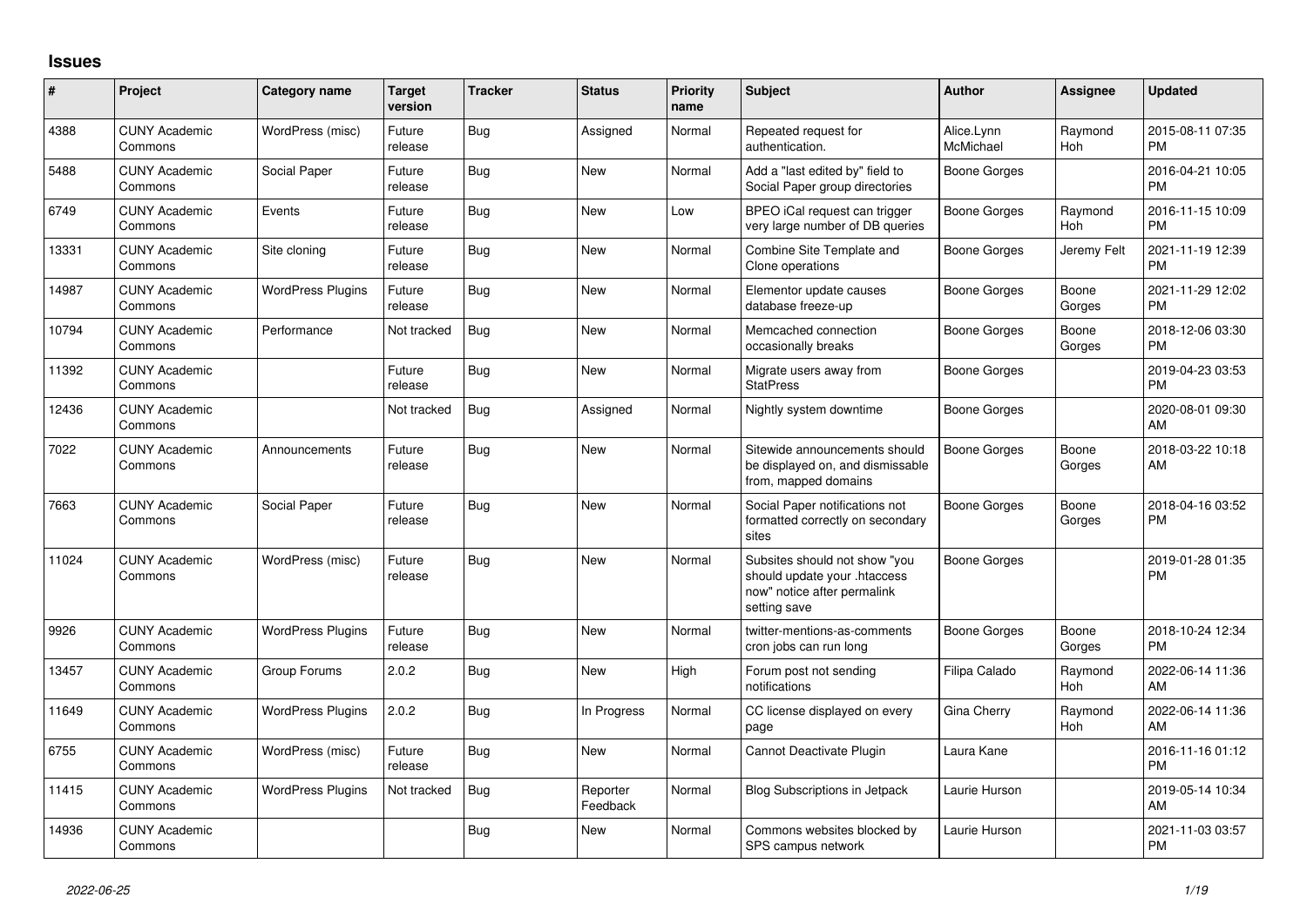| #     | Project                         | <b>Category name</b>       | <b>Target</b><br>version | <b>Tracker</b> | <b>Status</b>        | <b>Priority</b><br>name | <b>Subject</b>                                                               | <b>Author</b>       | <b>Assignee</b>       | <b>Updated</b>                |
|-------|---------------------------------|----------------------------|--------------------------|----------------|----------------------|-------------------------|------------------------------------------------------------------------------|---------------------|-----------------------|-------------------------------|
| 14940 | <b>CUNY Academic</b><br>Commons |                            |                          | Bug            | <b>New</b>           | Normal                  | Discrepancy between Commons<br>profile "sites" and actual # of sites         | Laurie Hurson       |                       | 2021-11-08 11:09<br>AM        |
| 9289  | <b>CUNY Academic</b><br>Commons | <b>WordPress Plugins</b>   | Future<br>release        | Bug            | Reporter<br>Feedback | Normal                  | Email Users Plugin                                                           | Laurie Hurson       | Boone<br>Gorges       | 2018-10-24 12:34<br><b>PM</b> |
| 11879 | <b>CUNY Academic</b><br>Commons |                            | Not tracked              | Bug            | <b>New</b>           | Normal                  | Hypothesis comments appearing<br>on multiple, different pdfs across<br>blogs | Laurie Hurson       | Laurie Hurson         | 2019-09-19 02:39<br>PM        |
| 15757 | <b>CUNY Academic</b><br>Commons |                            |                          | Bug            | <b>New</b>           | Normal                  | Members # do not match                                                       | Laurie Hurson       |                       | 2022-03-30 04:52<br><b>PM</b> |
| 16199 | <b>CUNY Academic</b><br>Commons | <b>Directories</b>         | 2.0.2                    | Bug            | <b>New</b>           | Normal                  | Removed "Semester" Filter from<br><b>Courses Directory</b>                   | Laurie Hurson       | Boone<br>Gorges       | 2022-06-14 11:36<br>AM        |
| 12438 | <b>CUNY Academic</b><br>Commons | Courses                    | Not tracked              | Bug            | <b>New</b>           | Normal                  | Site appearing twice                                                         | Laurie Hurson       | Boone<br>Gorges       | 2020-02-18 01:34<br><b>PM</b> |
| 9060  | <b>CUNY Academic</b><br>Commons | Commons In A Box           | Not tracked              | Bug            | Hold                 | Normal                  | Problems with CBox image library<br>upload                                   | Lisa Rhody          | Raymond<br>Hoh        | 2018-01-10 03:26<br><b>PM</b> |
| 13430 | <b>CUNY Academic</b><br>Commons | Reply By Email             | Not tracked              | <b>Bug</b>     | <b>New</b>           | Normal                  | Delay in RBE                                                                 | <b>Luke Waltzer</b> | Raymond<br><b>Hoh</b> | 2020-10-13 11:16<br>AM        |
| 7928  | <b>CUNY Academic</b><br>Commons | Group Forums               | Not tracked              | Bug            | New                  | Normal                  | Duplicate Forum post                                                         | Luke Waltzer        | Raymond<br>Hoh        | 2017-04-11 09:27<br><b>PM</b> |
| 5268  | <b>CUNY Academic</b><br>Commons | Group Forums               | Future<br>release        | Bug            | Assigned             | Normal                  | Long-time to post to multiple<br>groups                                      | <b>Luke Waltzer</b> | Daniel Jones          | 2016-09-07 06:31<br><b>PM</b> |
| 5317  | <b>CUNY Academic</b><br>Commons | Group Blogs                | Not tracked              | Bug            | Reporter<br>Feedback | Normal                  | Notifications of New Post Didn't<br>Come                                     | <b>Luke Waltzer</b> | Samantha<br>Raddatz   | 2016-03-21 10:41<br><b>PM</b> |
| 6356  | <b>CUNY Academic</b><br>Commons | <b>WordPress Plugins</b>   | Future<br>release        | Bug            | Reporter<br>Feedback | Low                     | Should Subscribe2 be<br>deprecated?                                          | <b>Luke Waltzer</b> |                       | 2017-03-20 12:20<br><b>PM</b> |
| 7981  | <b>CUNY Academic</b><br>Commons | Social Paper               | Future<br>release        | <b>Bug</b>     | <b>New</b>           | Normal                  | Social Paper comments should<br>not go to spam                               | <b>Luke Waltzer</b> | Boone<br>Gorges       | 2018-04-16 03:52<br><b>PM</b> |
| 6644  | <b>CUNY Academic</b><br>Commons |                            | Not tracked              | <b>Bug</b>     | Reporter<br>Feedback | High                    | White Screen at Login Pge                                                    | Luke Waltzer        | Raymond<br>Hoh        | 2016-11-21 10:34<br><b>PM</b> |
| 9835  | <b>CUNY Academic</b><br>Commons | Group Forums               | Future<br>release        | <b>Bug</b>     | Assigned             | Normal                  | add a "like" function?                                                       | Marilyn Weber       | <b>Erik Trainer</b>   | 2018-06-05 01:49<br><b>PM</b> |
| 13328 | <b>CUNY Academic</b><br>Commons | Group Forums               | Not tracked              | <b>Bug</b>     | Reporter<br>Feedback | Normal                  | cross-posting in two related<br>groups                                       | Marilyn Weber       | Raymond<br>Hoh        | 2020-09-15 10:39<br><b>PM</b> |
| 11971 | <b>CUNY Academic</b><br>Commons | <b>Email Notifications</b> | Future<br>release        | <b>Bug</b>     | Reporter<br>Feedback | Low                     | Pictures obscured in emailed post<br>notifications                           | Marilyn Weber       | Raymond<br><b>Hoh</b> | 2019-11-21 01:14<br><b>PM</b> |
| 5282  | <b>CUNY Academic</b><br>Commons | Social Paper               | Future<br>release        | Bug            | <b>New</b>           | Normal                  | Replying via email directs to<br>paper but not individual comment.           | Marilyn Weber       | Raymond<br><b>Hoh</b> | 2016-03-02 01:48<br><b>PM</b> |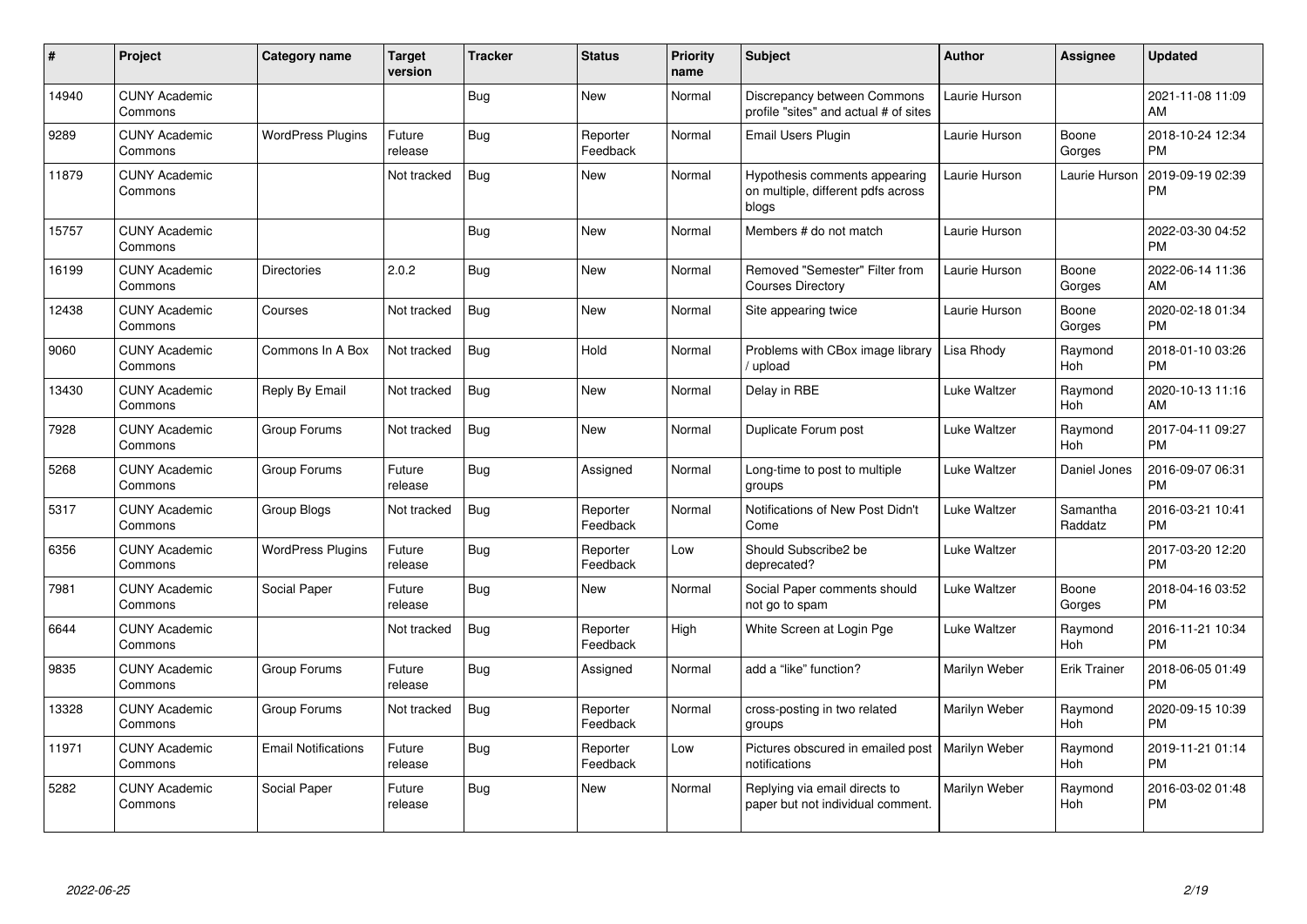| #     | Project                         | <b>Category name</b>       | Target<br>version | <b>Tracker</b> | <b>Status</b>        | <b>Priority</b><br>name | <b>Subject</b>                                                                                | <b>Author</b>      | <b>Assignee</b>     | <b>Updated</b>                |
|-------|---------------------------------|----------------------------|-------------------|----------------|----------------------|-------------------------|-----------------------------------------------------------------------------------------------|--------------------|---------------------|-------------------------------|
| 12360 | <b>CUNY Academic</b><br>Commons | <b>WordPress Themes</b>    | Not tracked       | <b>Bug</b>     | Reporter<br>Feedback | Normal                  | site just says "DANTE We are<br>currently in maintenance mode,<br>please check back shortly." | Marilyn Weber      |                     | 2020-02-04 12:13<br><b>PM</b> |
| 2576  | <b>NYCDH Community</b><br>Site  |                            |                   | Bug            | Hold                 | Low                     | Test Next Button in Javascript<br><b>Tutorial Under Activities</b>                            | <b>Mark Newton</b> | Alex Gil            | 2013-05-18 02:55<br><b>PM</b> |
| 10769 | <b>CUNY Academic</b><br>Commons | <b>WordPress Themes</b>    | Not tracked       | <b>Bug</b>     | Reporter<br>Feedback | Normal                  | 2011 Theme Sidebar                                                                            | Mark Webb          |                     | 2018-12-04 04:09<br><b>PM</b> |
| 11120 | <b>CUNY Academic</b><br>Commons | <b>WordPress Plugins</b>   | Not tracked       | Bug            | Reporter<br>Feedback | Normal                  | Events Manager Events Not<br>Showing Up                                                       | Mark Webb          |                     | 2019-02-27 04:10<br><b>PM</b> |
| 10678 | <b>CUNY Academic</b><br>Commons |                            | Not tracked       | <b>Bug</b>     | Reporter<br>Feedback | High                    | Newsletter Plugin Not Sending<br><b>Out Newsletters</b>                                       | Mark Webb          | Boone<br>Gorges     | 2019-09-16 09:38<br><b>PM</b> |
| 10262 | <b>CUNY Academic</b><br>Commons |                            | Not tracked       | Bug            | Reporter<br>Feedback | Normal                  | Newsletter Plugin: Broken Image<br>at Bottom of All Newsletters                               | Mark Webb          | Raymond<br>Hoh      | 2018-08-30 05:17<br><b>PM</b> |
| 6671  | <b>CUNY Academic</b><br>Commons | Reply By Email             | Not tracked       | Bug            | Assigned             | Normal                  | "Post too often" RBE error<br>message                                                         | Matt Gold          | Raymond<br>Hoh      | 2016-11-11 09:55<br>AM        |
| 13949 | <b>CUNY Academic</b><br>Commons |                            | Not tracked       | <b>Bug</b>     | <b>New</b>           | Normal                  | Continued debugging of runaway<br>MySQL connections                                           | Matt Gold          | Boone<br>Gorges     | 2021-09-14 10:42<br>AM        |
| 5691  | <b>CUNY Academic</b><br>Commons | <b>Blogs (BuddyPress)</b>  | Future<br>release | Bug            | Assigned             | High                    | Differing numbers on Sites display                                                            | <b>Matt Gold</b>   | Raymond<br>Hoh      | 2016-06-13 01:37<br><b>PM</b> |
| 2618  | <b>NYCDH Community</b><br>Site  |                            |                   | <b>Bug</b>     | Assigned             | Low                     | Mark blogs as spam when created   Matt Gold<br>by users marked as spam                        |                    | Boone<br>Gorges     | 2013-06-09 11:38<br><b>PM</b> |
| 6995  | <b>CUNY Academic</b><br>Commons | Home Page                  | Not tracked       | <b>Bug</b>     | Assigned             | Normal                  | member filter on homepage not<br>working                                                      | Matt Gold          | Raymond<br>Hoh      | 2016-12-11 09:46<br><b>PM</b> |
| 8992  | <b>NYCDH Community</b><br>Site  |                            |                   | Bug            | Assigned             | Normal                  | Multiple RBE error reports                                                                    | Matt Gold          | Raymond<br>Hoh      | 2017-12-11 05:43<br><b>PM</b> |
| 3419  | <b>CUNY Academic</b><br>Commons | Group Invitations          | 1.6.14            | <b>Bug</b>     | Testing<br>Required  | Normal                  | Neatening the display of<br>messages on group requests                                        | Matt Gold          | Boone<br>Gorges     | 2014-09-01 09:29<br><b>PM</b> |
| 8991  | <b>CUNY Academic</b><br>Commons | Reply By Email             | Not tracked       | Bug            | Hold                 | Normal                  | RBE duplicate email message<br>issue                                                          | <b>Matt Gold</b>   | Raymond<br>Hoh      | 2018-02-18 08:53<br><b>PM</b> |
| 9979  | <b>CUNY Academic</b><br>Commons | <b>Email Notifications</b> | Not tracked       | <b>Bug</b>     | Reporter<br>Feedback | Normal                  | Reports of slow email activation<br>emails                                                    | <b>Matt Gold</b>   | Boone<br>Gorges     | 2018-08-29 09:40<br><b>PM</b> |
| 4661  | <b>CUNY Academic</b><br>Commons | <b>User Experience</b>     | Future<br>release | <b>Bug</b>     | Assigned             | Normal                  | Simplify Events text                                                                          | <b>Matt Gold</b>   | Samantha<br>Raddatz | 2015-10-02 09:06<br><b>PM</b> |
| 10040 | <b>CUNY Academic</b><br>Commons | WordPress (misc)           | Not tracked       | Bug            | Reporter<br>Feedback | Normal                  | User doesn't see full list of themes   Matt Gold                                              |                    | Boone<br>Gorges     | 2018-07-25 10:12<br>AM        |
| 2167  | <b>CUNY Academic</b><br>Commons | WordPress (misc)           | Future<br>release | Bug            | Assigned             | Normal                  | <b>CAC-Livestream Plugin Issues</b>                                                           | Michael Smith      | Dominic<br>Giglio   | 2015-01-02 03:06<br><b>PM</b> |
| 9346  | <b>CUNY Academic</b><br>Commons | WordPress (misc)           | Not tracked       | Bug            | <b>New</b>           | Normal                  | Clone cetls.bmcc.cuny.edu for<br>development                                                  | Owen Roberts       | Raymond<br>Hoh      | 2018-03-06 05:35<br><b>PM</b> |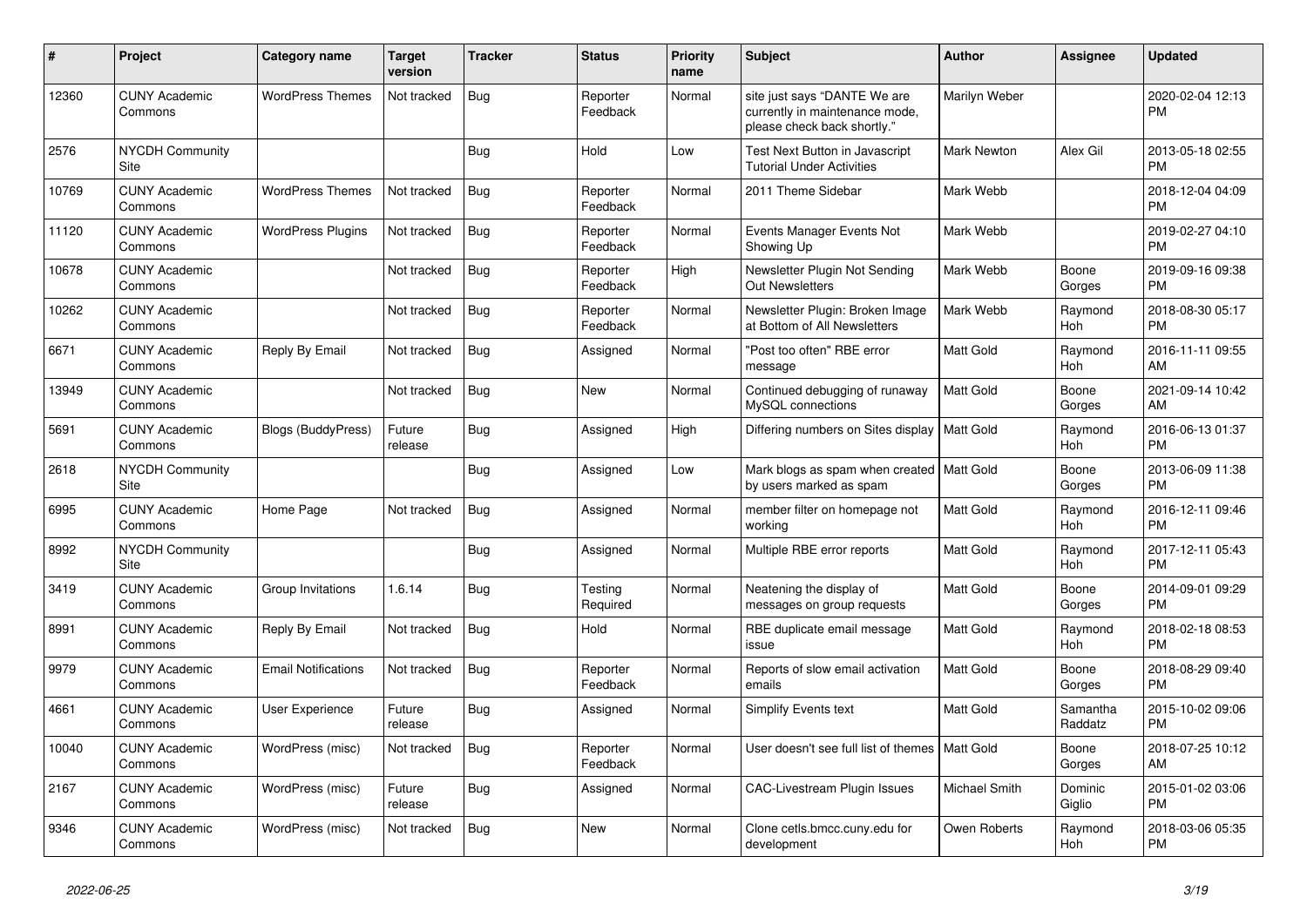| #     | Project                         | <b>Category name</b>     | Target<br>version | <b>Tracker</b> | <b>Status</b>                       | <b>Priority</b><br>name | <b>Subject</b>                                                                                  | <b>Author</b>           | Assignee        | <b>Updated</b>                |
|-------|---------------------------------|--------------------------|-------------------|----------------|-------------------------------------|-------------------------|-------------------------------------------------------------------------------------------------|-------------------------|-----------------|-------------------------------|
| 14483 | <b>CUNY Academic</b><br>Commons | WordPress - Media        | Not tracked       | <b>Bug</b>     | Reporter<br>Feedback                | Normal                  | Wordpress PDF Embed Stopped<br>Working after JITP Media Clone                                   | <b>Patrick DeDauw</b>   | Boone<br>Gorges | 2021-05-20 01:51<br><b>PM</b> |
| 8675  | <b>CUNY Academic</b><br>Commons | <b>User Onboarding</b>   | Future<br>release | <b>Bug</b>     | Reporter<br>Feedback                | Low                     | Add new User search screen calls<br>for the input of email address but<br>doesn't work with one | Paul Hebert             | Boone<br>Gorges | 2017-10-11 11:17<br>AM        |
| 16294 | <b>CUNY Academic</b><br>Commons |                          |                   | <b>Bug</b>     | New                                 | Urgent                  | CAC is down                                                                                     | Raffi<br>Khatchadourian |                 | 2022-06-24 02:36<br><b>PM</b> |
| 15516 | <b>CUNY Academic</b><br>Commons | <b>WordPress Plugins</b> |                   | Bug            | Reporter<br>Feedback                | Normal                  | Can't publish or save draft of post<br>on wordpress.com                                         | Raffi<br>Khatchadourian | Raymond<br>Hoh  | 2022-03-02 05:52<br><b>PM</b> |
| 14792 | <b>CUNY Academic</b><br>Commons |                          |                   | Bug            | New                                 | Normal                  | Inconsistent email notifications<br>from gravity forms                                          | Raffi<br>Khatchadourian |                 | 2021-10-04 01:50<br><b>PM</b> |
| 15242 | <b>CUNY Academic</b><br>Commons | Performance              | Not tracked       | Bug            | Reporter<br>Feedback                | Normal                  | Slugist site                                                                                    | Raffi<br>Khatchadourian | Boone<br>Gorges | 2022-02-07 11:14<br>AM        |
| 16296 | <b>CUNY Academic</b><br>Commons | Home Page                | 2.0.2             | <b>Bug</b>     | Staged for<br>Production<br>Release | Normal                  | "Visit Profile" link on Member<br>Directory page doesn't work<br>properly                       | Raymond Hoh             | Raymond<br>Hoh  | 2022-06-24 07:54<br><b>PM</b> |
| 3939  | <b>CUNY Academic</b><br>Commons | <b>WordPress Plugins</b> | Future<br>release | <b>Bug</b>     | Hold                                | Normal                  | Activity stream support for<br>Co-Authors Plus plugin                                           | Raymond Hoh             | Raymond<br>Hoh  | 2015-11-09 06:13<br><b>PM</b> |
| 11243 | <b>CUNY Academic</b><br>Commons | <b>BuddyPress</b> (misc) | Future<br>release | Bug            | <b>New</b>                          | Normal                  | Audit bp-custom.php                                                                             | Raymond Hoh             | Raymond<br>Hoh  | 2022-04-26 11:59<br>AM        |
| 14496 | <b>CUNY Academic</b><br>Commons | Domain Mapping           | Future<br>release | <b>Bug</b>     | <b>New</b>                          | Normal                  | Mapped domain SSO uses<br>third-party cookies                                                   | Raymond Hoh             | Raymond<br>Hoh  | 2021-05-24 04:03<br><b>PM</b> |
| 16255 | <b>CUNY Academic</b><br>Commons | WordPress (misc)         |                   | <b>Bug</b>     | New                                 | Normal                  | Need to define 'MULTISITE'<br>constant in wp-config.php                                         | Raymond Hoh             |                 | 2022-06-19 09:31<br>AM        |
| 14908 | <b>CUNY Academic</b><br>Commons | Performance              |                   | <b>Bug</b>     | New                                 | Normal                  | Stale object cache on cdev                                                                      | Raymond Hoh             | Boone<br>Gorges | 2021-12-07 09:45<br>AM        |
| 16177 | <b>CUNY Academic</b><br>Commons | Reply By Email           |                   | Bug            | <b>New</b>                          | Normal                  | Switch to Inbound mode for RBE                                                                  | Raymond Hoh             | Raymond<br>Hoh  | 2022-05-30 04:32<br><b>PM</b> |
| 3691  | <b>CUNY Academic</b><br>Commons | <b>WordPress Plugins</b> | Future<br>release | <b>Bug</b>     | <b>New</b>                          | Normal                  | <b>WPMU Domain Mapping</b><br>Debugging on cdev                                                 | Raymond Hoh             | Matt Gold       | 2014-12-12 09:04<br>AM        |
| 5827  | <b>CUNY Academic</b><br>Commons | <b>Public Portfolio</b>  | Future<br>release | <b>Bug</b>     | Assigned                            | Normal                  | Academic Interests square<br>bracket links not working                                          | scott voth              | Chris Stein     | 2016-08-11 11:59<br><b>PM</b> |
| 14113 | <b>CUNY Academic</b><br>Commons | WordPress (misc)         | Future<br>release | <b>Bug</b>     | Hold                                | Normal                  | Block Editor Not Working on this<br>page - Json error                                           | scott voth              | Boone<br>Gorges | 2021-03-05 11:01<br>AM        |
| 12573 | <b>CUNY Academic</b><br>Commons | <b>WordPress Plugins</b> | Future<br>release | Bug            | New                                 | Normal                  | <b>CommentPress Core Issues</b>                                                                 | scott voth              |                 | 2020-03-24 04:32<br>PM        |
| 4438  | <b>CUNY Academic</b><br>Commons | Events                   | Future<br>release | <b>Bug</b>     | Assigned                            | Normal                  | Events Calendar - Export<br><b>Recurring Events</b>                                             | scott voth              | Daniel Jones    | 2016-05-23 04:25<br>PM        |
| 4535  | <b>CUNY Academic</b><br>Commons | My Commons               | Future<br>release | <b>Bug</b>     | New                                 | Low                     | My Commons filter issue                                                                         | scott voth              | Raymond<br>Hoh  | 2015-09-01 11:17<br>AM        |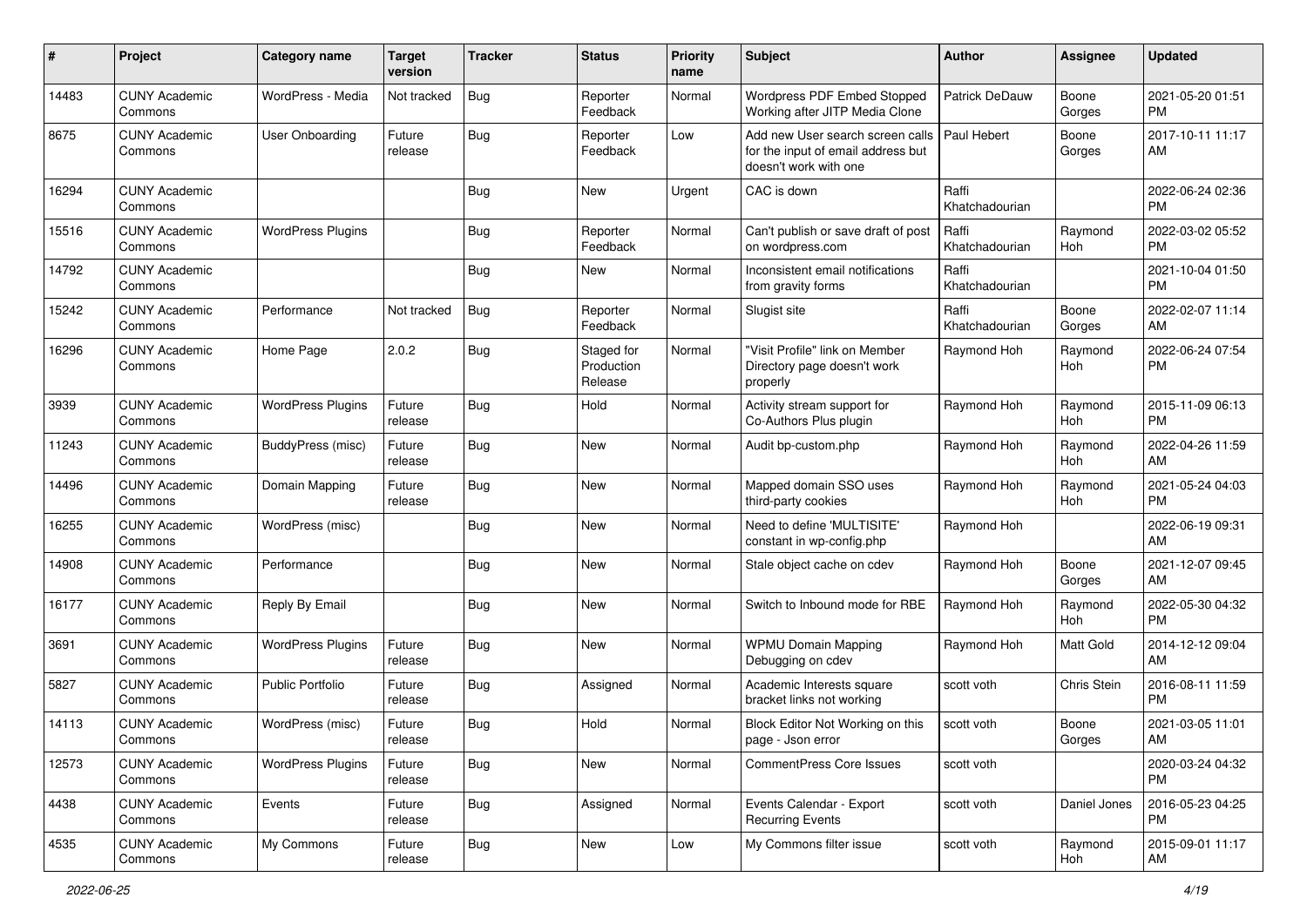| #     | Project                         | <b>Category name</b>     | <b>Target</b><br>version | <b>Tracker</b> | <b>Status</b>        | <b>Priority</b><br>name | Subject                                                                                       | Author               | <b>Assignee</b>  | <b>Updated</b>                |
|-------|---------------------------------|--------------------------|--------------------------|----------------|----------------------|-------------------------|-----------------------------------------------------------------------------------------------|----------------------|------------------|-------------------------------|
| 16245 | <b>CUNY Academic</b><br>Commons | WordPress (misc)         |                          | Bug            | Reporter<br>Feedback | Normal                  | Save Button missing on<br>WordPress Profile page                                              | scott voth           | Raymond<br>Hoh   | 2022-06-16 03:09<br><b>PM</b> |
| 9515  | <b>CUNY Academic</b><br>Commons | <b>WordPress Plugins</b> | Not tracked              | <b>Bug</b>     | Reporter<br>Feedback | Normal                  | Text to Speech plugin - "More<br>Slowly" checkbox not working                                 | scott voth           | Boone<br>Gorges  | 2018-06-13 02:26<br><b>PM</b> |
| 8440  | <b>CUNY Academic</b><br>Commons | Onboarding               | Not tracked              | Bug            | New                  | Normal                  | Create Test Email Accounts for<br><b>Onboarding Project</b>                                   | Stephen Real         | Stephen Real     | 2017-08-01 09:49<br><b>PM</b> |
| 4972  | <b>CUNY Academic</b><br>Commons | Analytics                | Not tracked              | <b>Bug</b>     | New                  | Normal                  | <b>Newsletter Analytics</b>                                                                   | Stephen Real         | <b>Matt Gold</b> | 2015-12-09 12:54<br><b>PM</b> |
| 14629 | <b>CUNY Academic</b><br>Commons |                          | Not tracked              | Bug            | Reporter<br>Feedback | Normal                  | Possible Post Order Bug?                                                                      | <b>Syelle Graves</b> |                  | 2021-09-14 10:47<br>AM        |
| 12198 | <b>CUNY Academic</b><br>Commons |                          | Not tracked              | <b>Bug</b>     | Reporter<br>Feedback | Normal                  | Duplicate listing in My Sites                                                                 | Tom Harbison         |                  | 2019-12-09 05:50<br><b>PM</b> |
| 11556 | <b>CUNY Academic</b><br>Commons | Courses                  | Not tracked              | <b>Bug</b>     | Reporter<br>Feedback | Normal                  | Instructor name given in course<br>listing                                                    | Tom Harbison         |                  | 2019-06-25 04:12<br><b>PM</b> |
| 3330  | <b>CUNY Academic</b><br>Commons | My Commons               | Future<br>release        | Feature        | Assigned             | Normal                  | "Commons Information" tool                                                                    | <b>Boone Gorges</b>  | Chris Stein      | 2014-09-22 08:46<br><b>PM</b> |
| 11945 | <b>CUNY Academic</b><br>Commons | Reckoning                | Future<br>release        | Feature        | Reporter<br>Feedback | Normal                  | Add Comments bubble to<br>Reckoning views                                                     | Boone Gorges         | Boone<br>Gorges  | 2019-11-12 05:14<br><b>PM</b> |
| 1167  | <b>CUNY Academic</b><br>Commons | <b>Email Invitations</b> | Future<br>release        | Feature        | New                  | Low                     | Allow email invitations to be<br>resent                                                       | <b>Boone Gorges</b>  | Boone<br>Gorges  | 2015-11-12 12:53<br>AM        |
| 4635  | <b>CUNY Academic</b><br>Commons | Authentication           | Future<br>release        | Feature        | New                  | Normal                  | Allow non-WP authentication                                                                   | Boone Gorges         | Sonja Leix       | 2019-03-01 02:05<br><b>PM</b> |
| 13835 | <b>CUNY Academic</b><br>Commons | WordPress (misc)         | Future<br>release        | Feature        | New                  | Normal                  | Allow OneSearch widget to have<br>'CUNY' as campus                                            | <b>Boone Gorges</b>  | Boone<br>Gorges  | 2021-11-19 12:39<br><b>PM</b> |
| 1165  | <b>CUNY Academic</b><br>Commons | <b>Email Invitations</b> | Future<br>release        | Feature        | Assigned             | Low                     | Allow saved lists of invitees under<br>Send Invites                                           | <b>Boone Gorges</b>  | Boone<br>Gorges  | 2015-11-09 06:03<br><b>PM</b> |
| 6332  | <b>CUNY Academic</b><br>Commons | WordPress (misc)         | Future<br>release        | Feature        | <b>New</b>           | Normal                  | Allow uploaded files to be marked<br>as private in an ad hoc way                              | <b>Boone Gorges</b>  |                  | 2016-10-17 11:41<br><b>PM</b> |
| 5489  | <b>CUNY Academic</b><br>Commons | Social Paper             | Future<br>release        | Feature        | <b>New</b>           | Normal                  | Asc/desc sorting for Social Paper<br>directories                                              | <b>Boone Gorges</b>  |                  | 2016-04-21 10:06<br><b>PM</b> |
| 13466 | <b>CUNY Academic</b><br>Commons | Cavalcade                | Future<br>release        | Feature        | New                  | Normal                  | Automated cleanup for duplicate<br>Cavalcade tasks                                            | <b>Boone Gorges</b>  | Boone<br>Gorges  | 2020-10-13 05:24<br><b>PM</b> |
| 3193  | <b>CUNY Academic</b><br>Commons | Group Forums             | Future<br>release        | Feature        | Assigned             | Normal                  | bbPress 2.x dynamic roles and<br>RBE                                                          | <b>Boone Gorges</b>  | Boone<br>Gorges  | 2014-09-30 01:30<br>PM        |
| 14309 | <b>CUNY Academic</b><br>Commons | Group Library            | Future<br>release        | Feature        | New                  | Normal                  | Better handling of<br>bp_group_document file<br>download attempts when file is<br>not present | <b>Boone Gorges</b>  | Boone<br>Gorges  | 2021-11-19 12:28<br><b>PM</b> |
| 1166  | <b>CUNY Academic</b><br>Commons | <b>Email Invitations</b> | Future<br>release        | Feature        | New                  | Low                     | Better organizational tools for<br>Sent Invites                                               | <b>Boone Gorges</b>  | Boone<br>Gorges  | 2015-11-09 06:02<br>PM        |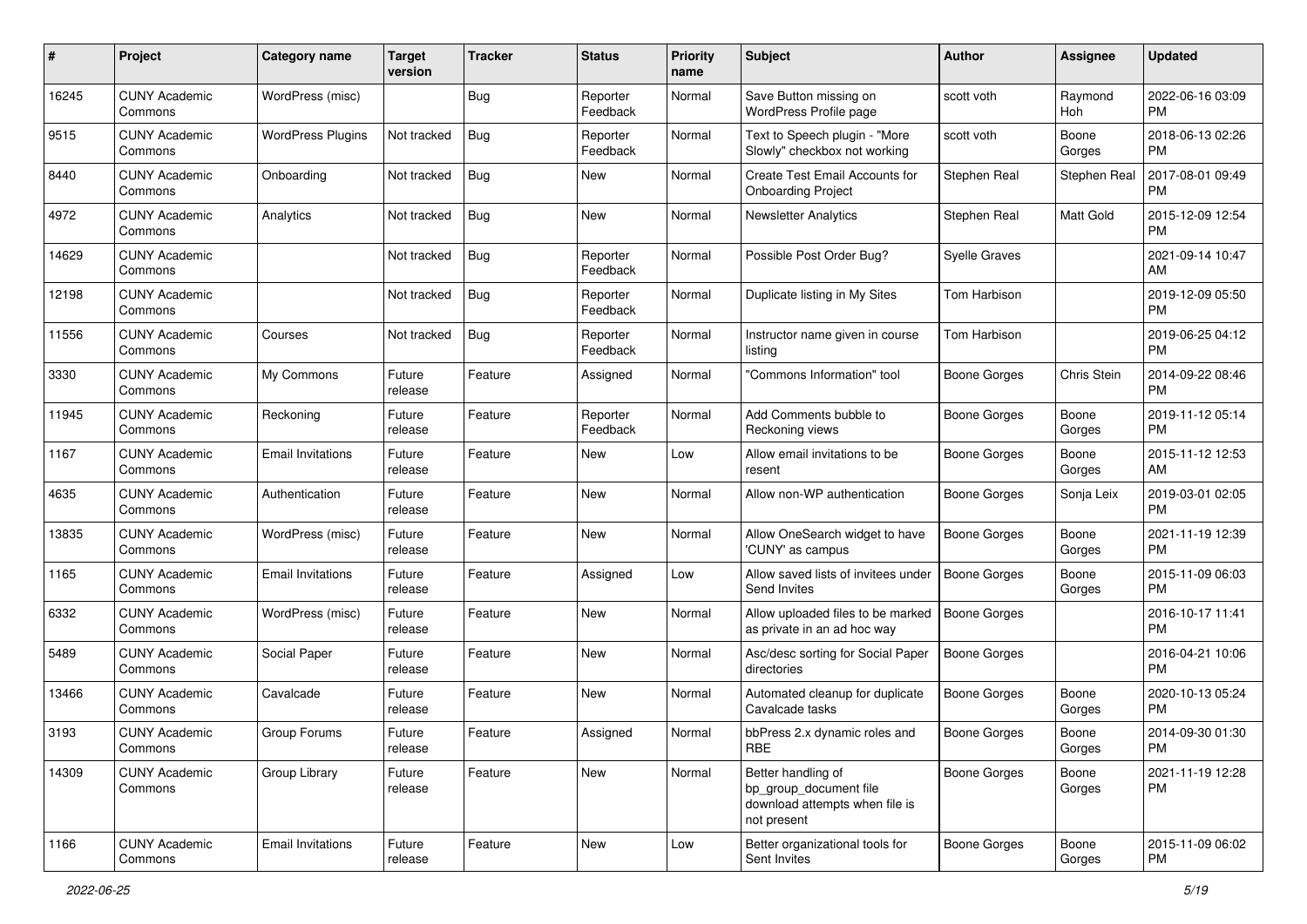| #     | <b>Project</b>                  | <b>Category name</b>           | <b>Target</b><br>version | Tracker | <b>Status</b> | <b>Priority</b><br>name | <b>Subject</b>                                                                    | <b>Author</b>       | Assignee            | <b>Updated</b>                |
|-------|---------------------------------|--------------------------------|--------------------------|---------|---------------|-------------------------|-----------------------------------------------------------------------------------|---------------------|---------------------|-------------------------------|
| 12911 | <b>CUNY Academic</b><br>Commons |                                | Not tracked              | Feature | <b>New</b>    | Normal                  | Block access to xmlrpc.php based<br>on User-Agent                                 | <b>Boone Gorges</b> | Boone<br>Gorges     | 2020-06-09 05:12<br><b>PM</b> |
| 618   | <b>CUNY Academic</b><br>Commons | <b>BuddyPress Docs</b>         | Future<br>release        | Feature | Assigned      | Normal                  | BuddyPress Docs: export formats                                                   | <b>Boone Gorges</b> | Boone<br>Gorges     | 2015-11-09 05:38<br><b>PM</b> |
| 1417  | <b>CUNY Academic</b><br>Commons | <b>BuddyPress Docs</b>         | Future<br>release        | Feature | Assigned      | Low                     | Bulk actions for BuddyPress Docs                                                  | <b>Boone Gorges</b> | Boone<br>Gorges     | 2016-10-17 10:41<br><b>PM</b> |
| 14184 | <b>CUNY Academic</b><br>Commons | <b>Public Portfolio</b>        | Future<br>release        | Feature | <b>New</b>    | Normal                  | Centralized mechanism for storing<br>Campus affiliations                          | <b>Boone Gorges</b> | Boone<br>Gorges     | 2022-01-04 11:35<br>AM        |
| 3192  | <b>CUNY Academic</b><br>Commons | Group Forums                   | Future<br>release        | Feature | Assigned      | Normal                  | Customizable forum views for<br>bbPress 2.x group forums                          | Boone Gorges        | Raymond<br>Hoh      | 2015-11-09 12:47<br><b>PM</b> |
| 16092 | <b>CUNY Academic</b><br>Commons |                                | Future<br>release        | Feature | Hold          | Normal                  | Don't show main site in Site<br>search results                                    | Boone Gorges        | Boone<br>Gorges     | 2022-05-17 03:12<br><b>PM</b> |
| 4481  | <b>CUNY Academic</b><br>Commons | Events                         | Future<br>release        | Feature | <b>New</b>    | Normal                  | Group admins/mods should have<br>the ability to unlink an event from<br>the group | <b>Boone Gorges</b> | Boone<br>Gorges     | 2017-04-24 03:53<br><b>PM</b> |
| 308   | <b>CUNY Academic</b><br>Commons | Registration                   | Future<br>release        | Feature | <b>New</b>    | Normal                  | Group recommendations for<br>signup process                                       | Boone Gorges        | Samantha<br>Raddatz | 2015-11-09 05:07<br><b>PM</b> |
| 3048  | <b>CUNY Academic</b><br>Commons | <b>Public Portfolio</b>        | Future<br>release        | Feature | <b>New</b>    | Low                     | Images for rich text profile fields                                               | Boone Gorges        | Boone<br>Gorges     | 2014-02-19 12:56<br><b>PM</b> |
| 2832  | <b>CUNY Academic</b><br>Commons | <b>Public Portfolio</b>        | Future<br>release        | Feature | Assigned      | Normal                  | Improve interface for (not)<br>auto-linking profile fields                        | Boone Gorges        | Chris Stein         | 2015-01-05 08:52<br><b>PM</b> |
| 12042 | <b>CUNY Academic</b><br>Commons | <b>Email Notifications</b>     | Future<br>release        | Feature | <b>New</b>    | Normal                  | Improved error logging for BPGES   Boone Gorges<br>send queue                     |                     | Boone<br>Gorges     | 2021-11-19 12:25<br><b>PM</b> |
| 12091 | <b>CUNY Academic</b><br>Commons | Group Files                    | Future<br>release        | Feature | New           | Normal                  | Improved pre-upload file<br>validation for bp-group-documents                     | Boone Gorges        | Boone<br>Gorges     | 2019-11-14 01:21<br><b>PM</b> |
| 11834 | <b>CUNY Academic</b><br>Commons | <b>Group Files</b>             | Future<br>release        | Feature | New           | Normal                  | Improved tools for managing<br>group file folders                                 | Boone Gorges        | Sonja Leix          | 2019-09-06 03:55<br><b>PM</b> |
| 13358 | <b>CUNY Academic</b><br>Commons | Group Forums                   | Future<br>release        | Feature | <b>New</b>    | Normal                  | Improved UI for group forum<br>threading settings                                 | Boone Gorges        | Raymond<br>Hoh      | 2021-11-19 12:27<br><b>PM</b> |
| 13048 | <b>CUNY Academic</b><br>Commons | Shortcodes and<br>embeds       | Future<br>release        | Feature | New           | Normal                  | Jupyter Notebooks support                                                         | Boone Gorges        |                     | 2020-07-14 11:46<br>AM        |
| 1422  | <b>CUNY Academic</b><br>Commons | <b>BuddyPress Docs</b>         | Future<br>release        | Feature | Assigned      | Normal                  | Make "created Doc" activity icons<br>non-mini                                     | <b>Boone Gorges</b> | Boone<br>Gorges     | 2015-11-09 05:48<br><b>PM</b> |
| 1983  | <b>CUNY Academic</b><br>Commons | Home Page                      | Future<br>release        | Feature | Assigned      | Low                     | Media Library integration with<br><b>Featured Content plugin</b>                  | Boone Gorges        | Dominic<br>Giglio   | 2014-03-17 10:34<br>AM        |
| 13891 | <b>CUNY Academic</b><br>Commons | Internal Tools and<br>Workflow | 2.1.0                    | Feature | <b>New</b>    | Normal                  | Migrate automated linting to<br>GitHub Actions                                    | Boone Gorges        | Jeremy Felt         | 2022-05-26 10:45<br>AM        |
| 3580  | <b>CUNY Academic</b><br>Commons | Group Blogs                    | Future<br>release        | Feature | <b>New</b>    | Normal                  | Multiple blogs per group                                                          | Boone Gorges        | Boone<br>Gorges     | 2018-02-20 02:02<br>PM        |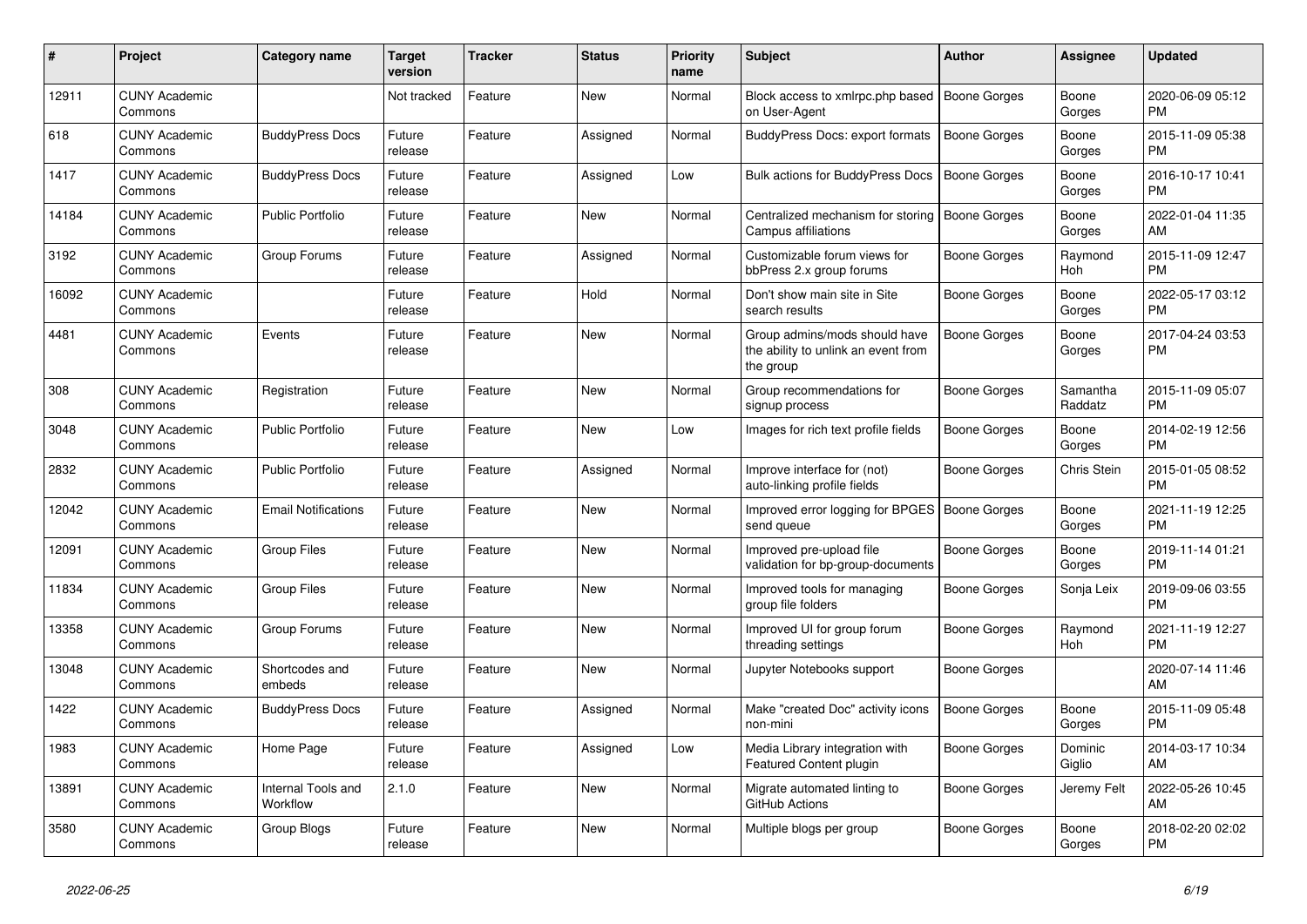| #     | Project                                                                 | <b>Category name</b>           | <b>Target</b><br>version | <b>Tracker</b> | <b>Status</b> | <b>Priority</b><br>name | <b>Subject</b>                                                              | <b>Author</b>       | Assignee            | <b>Updated</b>                |
|-------|-------------------------------------------------------------------------|--------------------------------|--------------------------|----------------|---------------|-------------------------|-----------------------------------------------------------------------------|---------------------|---------------------|-------------------------------|
| 3002  | <b>CUNY Academic</b><br>Commons                                         | Search                         | Future<br>release        | Feature        | Assigned      | Normal                  | Overhaul CAC search by using<br>external search appliance                   | <b>Boone Gorges</b> | Boone<br>Gorges     | 2020-07-15 03:05<br><b>PM</b> |
| 15194 | <b>CUNY Academic</b><br>Commons                                         | Internal Tools and<br>Workflow | 2.1.0                    | Feature        | <b>New</b>    | Normal                  | PHPCS sniff for un-restored<br>switch_to_blog() calls                       | <b>Boone Gorges</b> | Jeremy Felt         | 2022-05-26 10:45<br>AM        |
| 15883 | <b>CUNY Academic</b><br>Commons                                         |                                | 2.1.0                    | Feature        | <b>New</b>    | Normal                  | Release BPGES update                                                        | <b>Boone Gorges</b> | Boone<br>Gorges     | 2022-05-26 10:39<br>AM        |
| 10380 | <b>CUNY Academic</b><br>Commons                                         | WordPress (misc)               | Future<br>release        | Feature        | In Progress   | Normal                  | Remove blacklisted plugins                                                  | <b>Boone Gorges</b> |                     | 2022-04-26 12:00<br><b>PM</b> |
| 3230  | <b>CUNY Academic</b><br>Commons                                         | Internal Tools and<br>Workflow | Not tracked              | Feature        | Assigned      | High                    | Scripts for quicker<br>provisioning/updating of<br>development environments | <b>Boone Gorges</b> | Boone<br>Gorges     | 2016-01-26 04:54<br><b>PM</b> |
| 1508  | <b>CUNY Academic</b><br>Commons                                         | WordPress (misc)               | Future<br>release        | Feature        | Assigned      | Normal                  | Share login cookies across<br>mapped domains                                | <b>Boone Gorges</b> | Boone<br>Gorges     | 2012-07-02 12:12<br><b>PM</b> |
| 1423  | <b>CUNY Academic</b><br>Commons                                         | BuddyPress (misc)              | Future<br>release        | Feature        | Assigned      | Low                     | Show an avatar for pingback<br>comment activity items                       | <b>Boone Gorges</b> | <b>Tahir Butt</b>   | 2016-10-24 12:03<br><b>PM</b> |
| 1744  | <b>CUNY Academic</b><br>Commons                                         | <b>BuddyPress Docs</b>         | Future<br>release        | Feature        | Assigned      | Normal                  | Spreadsheet-style Docs                                                      | <b>Boone Gorges</b> | Boone<br>Gorges     | 2015-11-09 06:13<br><b>PM</b> |
| 9720  | <b>CUNY Academic</b><br>Commons                                         | Authentication                 | Future<br>release        | Feature        | <b>New</b>    | Normal                  | The Commons should be an<br>oAuth provider                                  | <b>Boone Gorges</b> |                     | 2019-03-01 02:04<br><b>PM</b> |
| 11517 | <b>CUNY Academic</b><br>Commons                                         |                                | Not tracked              | Feature        | Assigned      | Normal                  | wp-accessibility plugin should not<br>strip 'target="_blank"' by default    | <b>Boone Gorges</b> | Laurie Hurson       | 2019-09-24 09:57<br>AM        |
| 5234  | <b>CUNY Academic</b><br>Commons                                         | Membership                     | Future<br>release        | Feature        | Assigned      | Normal                  | Write Unconfirmed patch for WP                                              | <b>Boone Gorges</b> | Boone<br>Gorges     | 2016-10-24 11:18<br>AM        |
| 1460  | <b>CUNY Academic</b><br>Commons                                         | Analytics                      | Future<br>release        | Feature        | Assigned      | Normal                  | <b>Update System Report</b>                                                 | <b>Brian Foote</b>  | Boone<br>Gorges     | 2015-11-09 06:13<br><b>PM</b> |
| 2881  | <b>CUNY Academic</b><br>Commons                                         | <b>Public Portfolio</b>        | Future<br>release        | Feature        | Assigned      | Normal                  | Redesign the UX for Profiles                                                | Chris Stein         | Chris Stein         | 2016-10-13 12:45<br><b>PM</b> |
| 13199 | <b>CUNY Academic</b><br>Commons                                         | Group Forums                   | Future<br>release        | Feature        | New           | Normal                  | Favoring Groups over bbPress<br>plugin                                      | Colin McDonald      | Colin<br>McDonald   | 2021-11-19 12:28<br>PM        |
| 13370 | <b>CUNY Academic</b><br>Commons                                         | Group Library                  | Future<br>release        | Feature        | <b>New</b>    | Normal                  | Library bulk deletion and folder<br>editing                                 | Colin McDonald      | Boone<br>Gorges     | 2020-10-13 10:41<br>AM        |
| 3615  | <b>CUNY Academic</b><br>Commons                                         | Redmine                        | Not tracked              | Feature        | <b>New</b>    | Low                     | Create Redmine issues via emai                                              | Dominic Giglio      | Boone<br>Gorges     | 2017-11-16 11:36<br>AM        |
| 11968 | JustPublics@365<br>MediaCamp                                            |                                |                          | Feature        | New           | Normal                  | Nanoscience Retractable Display<br>Unit                                     | Donald Cherry       | Bonnie<br>Eissner   | 2021-02-19 08:50<br>AM        |
| 12062 | AD/O365 Transition<br>from NonMatric to<br><b>Matriculated Students</b> |                                |                          | Feature        | In Progress   | Normal                  | create solution and console<br>project                                      | Emilio Rodriguez    | Emilio<br>Rodriguez | 2019-11-12 03:56<br><b>PM</b> |
| 3473  | <b>CUNY Academic</b><br>Commons                                         | User Experience                | Future<br>release        | Feature        | Assigned      | Normal                  | Commons profile: Add help info<br>about "Positions" replacing "title"       | Keith Miyake        | Samantha<br>Raddatz | 2015-11-09 02:28<br>PM        |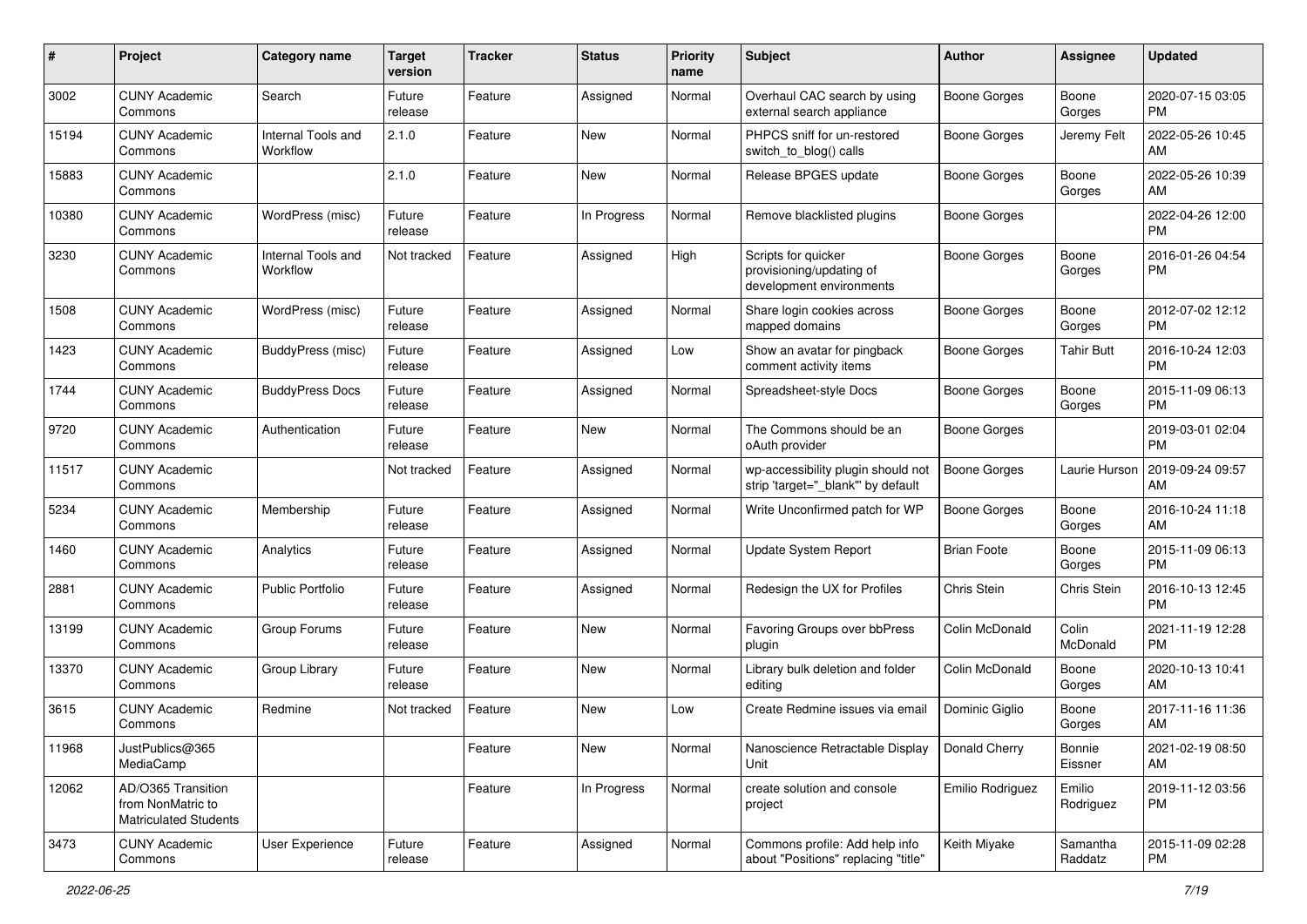| #     | Project                         | <b>Category name</b>      | <b>Target</b><br>version | <b>Tracker</b> | <b>Status</b>        | <b>Priority</b><br>name | <b>Subject</b>                                                                             | <b>Author</b>   | <b>Assignee</b>     | <b>Updated</b>                |
|-------|---------------------------------|---------------------------|--------------------------|----------------|----------------------|-------------------------|--------------------------------------------------------------------------------------------|-----------------|---------------------|-------------------------------|
| 11789 | <b>CUNY Academic</b><br>Commons | Courses                   | Future<br>release        | Feature        | <b>New</b>           | Normal                  | Ability to remove item from<br>Courses list                                                | Laurie Hurson   | Sonja Leix          | 2019-09-24 12:28<br><b>PM</b> |
| 15613 | <b>CUNY Academic</b><br>Commons |                           | 2.0.2                    | Feature        | Reporter<br>Feedback | Normal                  | Adding "Passster" plugin                                                                   | Laurie Hurson   |                     | 2022-06-14 11:36<br>AM        |
| 15923 | <b>CUNY Academic</b><br>Commons |                           | Not tracked              | Feature        | Reporter<br>Feedback | Normal                  | <b>Bellows Plugin Adjustments</b>                                                          | Laurie Hurson   |                     | 2022-04-20 10:10<br>AM        |
| 14787 | <b>CUNY Academic</b><br>Commons | <b>Plugin Packages</b>    | Future<br>release        | Feature        | <b>New</b>           | Normal                  | Creating a "Design" plugin<br>package                                                      | Laurie Hurson   | scott voth          | 2022-04-27 04:56<br><b>PM</b> |
| 12121 | <b>CUNY Academic</b><br>Commons | <b>WordPress Plugins</b>  | 2.0.2                    | Feature        | Reporter<br>Feedback | Normal                  | Embedding H5P Iframes on<br><b>Commons Site</b>                                            | Laurie Hurson   | Boone<br>Gorges     | 2022-06-14 11:36<br>AM        |
| 13650 | <b>CUNY Academic</b><br>Commons | Group Library             | Future<br>release        | Feature        | <b>New</b>           | Normal                  | Forum Attachments in Group<br>Library                                                      | Laurie Hurson   |                     | 2021-11-19 12:30<br><b>PM</b> |
| 11131 | <b>CUNY Academic</b><br>Commons |                           | Future<br>release        | Feature        | Reporter<br>Feedback | Normal                  | Image Annotation Plugins                                                                   | Laurie Hurson   |                     | 2019-02-26 11:33<br>AM        |
| 12446 | <b>CUNY Academic</b><br>Commons | Groups (misc)             | Future<br>release        | Feature        | Reporter<br>Feedback | Normal                  | Toggle default site to group forum<br>posting                                              | Laurie Hurson   | Laurie Hurson       | 2020-03-10 11:57<br>AM        |
| 2325  | <b>CUNY Academic</b><br>Commons | BuddyPress (misc)         | Future<br>release        | Feature        | Assigned             | Low                     | Profile should have separate<br>fields for first/last names                                | local admin     | Boone<br>Gorges     | 2015-11-09 06:09<br><b>PM</b> |
| 2610  | <b>CUNY Academic</b><br>Commons | Group Invitations         | Future<br>release        | Feature        | Assigned             | Low                     | Request: Custom invitation<br>message to group invites                                     | local admin     | Boone<br>Gorges     | 2015-11-09 06:13<br><b>PM</b> |
| 9895  | <b>CUNY Academic</b><br>Commons | Onboarding                | Future<br>release        | Feature        | Assigned             | Normal                  | Add "Accept Invitation"<br>link/button/function to Group<br>and/or Site invitation emails? | Luke Waltzer    | Boone<br>Gorges     | 2018-06-07 12:42<br><b>PM</b> |
| 6078  | <b>CUNY Academic</b><br>Commons | Blogs (BuddyPress)        | Future<br>release        | Feature        | <b>New</b>           | Normal                  | <b>Explore Adding Network Blog</b><br>Metadata Plugin                                      | Luke Waltzer    | Luke Waltzer        | 2016-10-11 10:29<br><b>PM</b> |
| 8835  | <b>CUNY Academic</b><br>Commons | <b>Blogs (BuddyPress)</b> | Future<br>release        | Feature        | <b>New</b>           | Normal                  | Extend cuny.is shortlinks to sites                                                         | Luke Waltzer    | Boone<br>Gorges     | 2022-04-26 11:59<br>AM        |
| 6389  | <b>CUNY Academic</b><br>Commons | <b>BuddyPress Docs</b>    | Future<br>release        | Feature        | <b>New</b>           | Low                     | Make Discussion Area Visible<br>When Editing a Doc                                         | Luke Waltzer    | Boone<br>Gorges     | 2016-10-21 04:16<br><b>PM</b> |
| 5225  | <b>CUNY Academic</b><br>Commons | Registration              | Future<br>release        | Feature        | Assigned             | Normal                  | On-boarding Issues                                                                         | Luke Waltzer    | Samantha<br>Raddatz | 2016-02-12 02:58<br><b>PM</b> |
| 7828  | <b>CUNY Academic</b><br>Commons |                           | Not tracked              | Feature        | Assigned             | Normal                  | Theme Assessment 2017                                                                      | Margaret Galvan | Margaret<br>Galvan  | 2017-05-02 10:41<br><b>PM</b> |
| 8211  | <b>CUNY Academic</b><br>Commons | <b>WordPress Themes</b>   | Future<br>release        | Feature        | <b>New</b>           | Normal                  | Theme Suggestions: Material<br>Design-Inspired Themes                                      | Margaret Galvan | Margaret<br>Galvan  | 2017-08-07 02:48<br><b>PM</b> |
| 5199  | <b>CUNY Academic</b><br>Commons | Social Paper              | Future<br>release        | Feature        | <b>New</b>           | Normal                  | add tables to the SP editor                                                                | Marilyn Weber   |                     | 2016-10-24 11:27<br>AM        |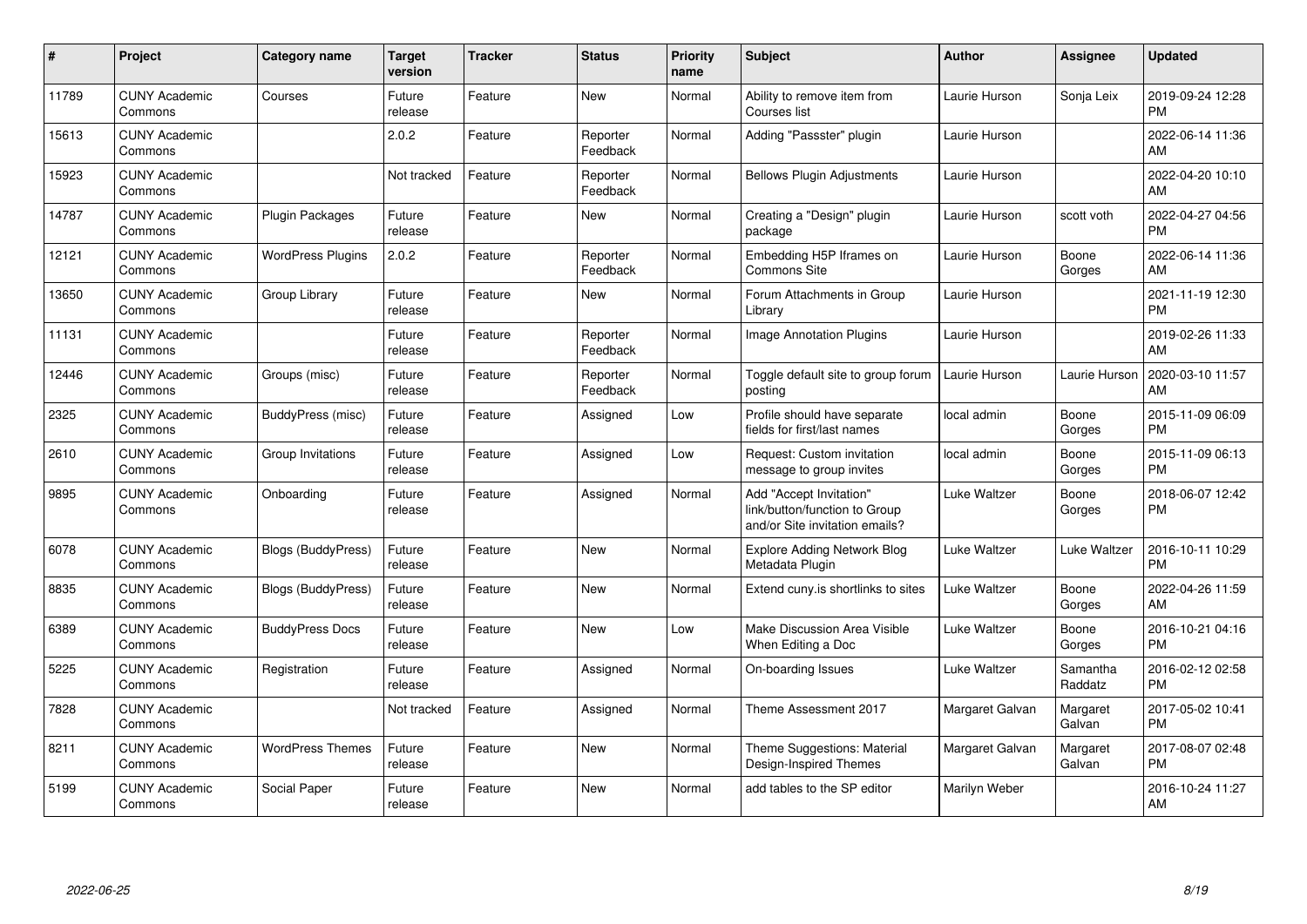| #     | Project                         | <b>Category name</b>       | <b>Target</b><br>version | <b>Tracker</b> | <b>Status</b>        | <b>Priority</b><br>name | Subject                                                                                                                                               | Author             | <b>Assignee</b>     | <b>Updated</b>                |
|-------|---------------------------------|----------------------------|--------------------------|----------------|----------------------|-------------------------|-------------------------------------------------------------------------------------------------------------------------------------------------------|--------------------|---------------------|-------------------------------|
| 5058  | <b>CUNY Academic</b><br>Commons | Social Paper               | Future<br>release        | Feature        | <b>New</b>           | Low                     | Can there be a clearer signal that<br>even when comments have<br>already been made you add<br>comments by clicking on the side?<br>(SP suggestion #5) | Marilyn Weber      | Samantha<br>Raddatz | 2016-02-11 10:24<br>РM        |
| 5992  | <b>CUNY Academic</b><br>Commons | <b>Email Notifications</b> | Future<br>release        | Feature        | New                  | Normal                  | Changing the From line of<br>autogenerated blog emails                                                                                                | Marilyn Weber      |                     | 2018-09-27 05:19<br><b>PM</b> |
| 5397  | <b>CUNY Academic</b><br>Commons | Social Paper               | Future<br>release        | Feature        | New                  | Normal                  | frustrating to have to<br>enable/disable in SP                                                                                                        | Marilyn Weber      | Samantha<br>Raddatz | 2016-04-20 03:39<br><b>PM</b> |
| 5050  | <b>CUNY Academic</b><br>Commons | Social Paper               | Future<br>release        | Feature        | New                  | Low                     | Making comments visible in SP<br>editing mode (SP suggestion #1)                                                                                      | Marilyn Weber      | Samantha<br>Raddatz | 2019-09-17 11:10<br>РM        |
| 13912 | <b>CUNY Academic</b><br>Commons |                            | Not tracked              | Feature        | Hold                 | Low                     | posting "missed schedule"                                                                                                                             | Marilyn Weber      |                     | 2021-02-23 10:46<br>AM        |
| 5053  | <b>CUNY Academic</b><br>Commons | Social Paper               | Future<br>release        | Feature        | New                  | Low                     | Scrollable menu to add readers<br>(SP suggestion #4)                                                                                                  | Marilyn Weber      | Samantha<br>Raddatz | 2016-04-21 05:21<br>РM        |
| 5052  | <b>CUNY Academic</b><br>Commons | Social Paper               | Future<br>release        | Feature        | New                  | Low                     | Sentence by sentence or line by<br>line comments (SP suggestion #3)                                                                                   | Marilyn Weber      | Boone<br>Gorges     | 2016-02-11 10:24<br><b>PM</b> |
| 5205  | <b>CUNY Academic</b><br>Commons | Social Paper               | Future<br>release        | Feature        | New                  | Normal                  | Social Paper folders                                                                                                                                  | Marilyn Weber      |                     | 2016-02-11 10:24<br><b>PM</b> |
| 2573  | <b>NYCDH Community</b><br>Site  |                            |                          | Feature        | Reporter<br>Feedback | Normal                  | Add dh_nyc twitter list feed to site                                                                                                                  | Mark Newton        | Matt Gold           | 2013-05-16 11:42<br><b>PM</b> |
| 2571  | <b>NYCDH Community</b><br>Site  |                            |                          | Feature        | Assigned             | Normal                  | Add Google custom search box to<br>homepage                                                                                                           | Mark Newton        | Raymond<br>Hoh      | 2013-05-18 07:49<br><b>PM</b> |
| 2574  | NYCDH Community<br>Site         |                            |                          | Feature        | Assigned             | Normal                  | Add Way to Upload Files to<br>Groups                                                                                                                  | <b>Mark Newton</b> | Raymond<br>Hoh      | 2013-05-18 07:46<br><b>PM</b> |
| 2577  | NYCDH Community<br>Site         |                            |                          | Feature        | Assigned             | Low                     | Investigate Potential to Add Links<br>to the Forum                                                                                                    | Mark Newton        | Alex Gil            | 2013-05-16 09:40<br><b>PM</b> |
| 3220  | <b>CUNY Academic</b><br>Commons | <b>Public Portfolio</b>    | Future<br>release        | Feature        | Assigned             | Normal                  | Add indent/outdent option to<br>Formatting Buttons on Profile<br>Page                                                                                 | Matt Gold          | Boone<br>Gorges     | 2014-05-21 10:39<br><b>PM</b> |
| 2223  | <b>CUNY Academic</b><br>Commons | <b>WordPress Plugins</b>   | Future<br>release        | Feature        | Assigned             | Low                     | Add Participad to the CUNY<br><b>Academic Commons</b>                                                                                                 | Matt Gold          | Boone<br>Gorges     | 2014-09-17 10:03<br><b>PM</b> |
| 554   | <b>CUNY Academic</b><br>Commons | <b>BuddyPress</b> (misc)   | Future<br>release        | Feature        | Assigned             | Normal                  | Add Trackback notifications to<br>site-wide activity feed                                                                                             | Matt Gold          | Boone<br>Gorges     | 2015-11-09 06:19<br><b>PM</b> |
| 5016  | <b>CUNY Academic</b><br>Commons | Events                     | Future<br>release        | Feature        | Assigned             | Low                     | Allow comments to be posted on<br>events                                                                                                              | Matt Gold          | Raymond<br>Hoh      | 2019-03-01 02:23<br><b>PM</b> |
| 3354  | <b>CUNY Academic</b><br>Commons | Group Files                | Future<br>release        | Feature        | Assigned             | Low                     | Allow Group Download of Multiple<br><b>Selected Files</b>                                                                                             | Matt Gold          | Chris Stein         | 2014-08-01 08:50<br>AM        |
| 3308  | <b>CUNY Academic</b><br>Commons | Group Invitations          | Future<br>release        | Feature        | Assigned             | Normal                  | Allow members to rescind group<br>invitations                                                                                                         | Matt Gold          | Boone<br>Gorges     | 2015-04-01 08:53<br>PM        |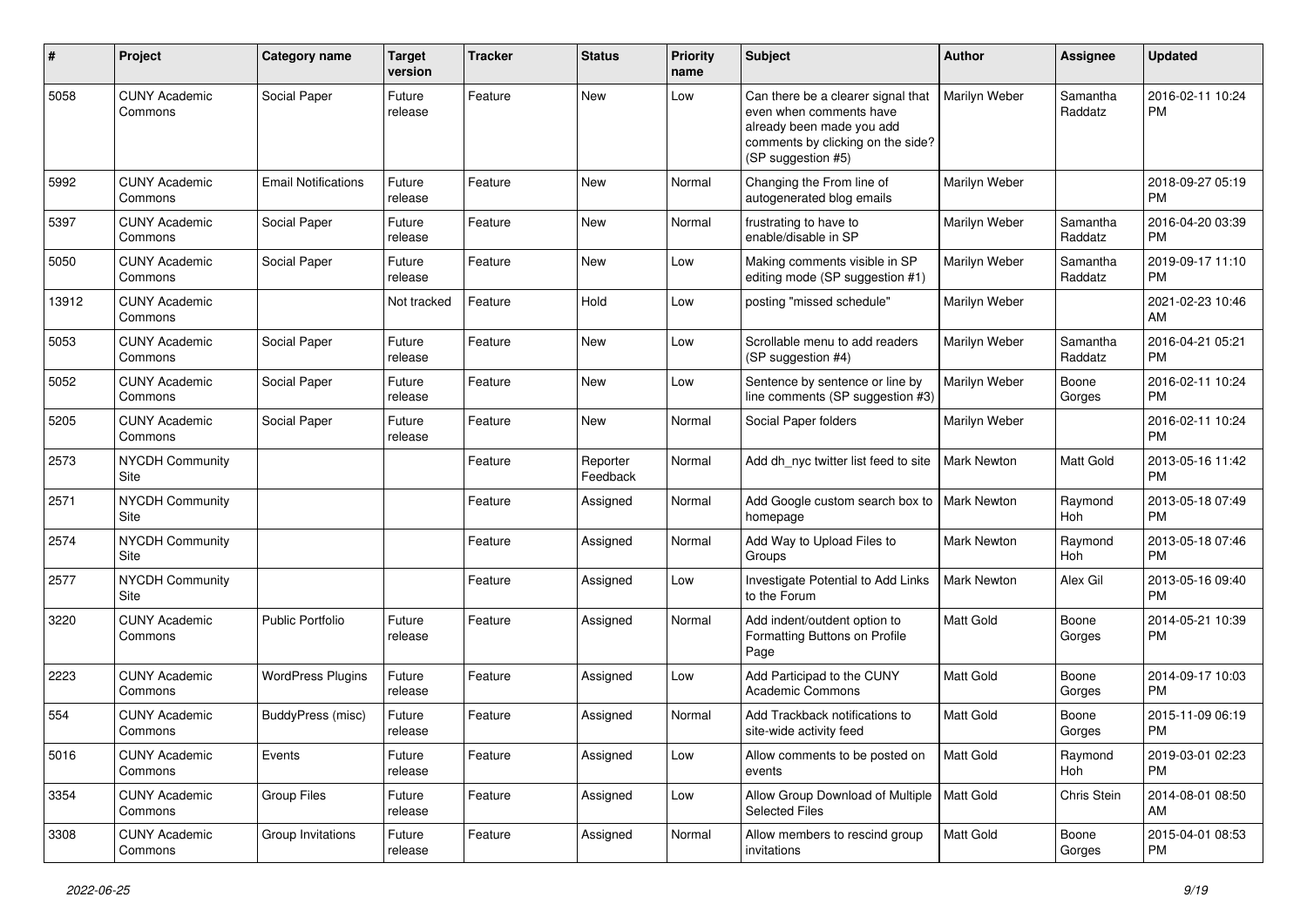| #    | Project                         | <b>Category name</b>       | <b>Target</b><br>version | <b>Tracker</b> | <b>Status</b> | <b>Priority</b><br>name | <b>Subject</b>                                                                            | <b>Author</b>    | Assignee          | <b>Updated</b>                |
|------|---------------------------------|----------------------------|--------------------------|----------------|---------------|-------------------------|-------------------------------------------------------------------------------------------|------------------|-------------------|-------------------------------|
| 2523 | <b>CUNY Academic</b><br>Commons | <b>BuddyPress Docs</b>     | Future<br>release        | Feature        | Assigned      | Normal                  | Allow Users to Upload Images to<br><b>BP</b> Docs                                         | <b>Matt Gold</b> | Boone<br>Gorges   | 2015-11-09 06:14<br><b>PM</b> |
| 635  | <b>CUNY Academic</b><br>Commons | BuddyPress (misc)          | Future<br>release        | Feature        | Assigned      | Normal                  | Big Blue Button -<br>Videoconferencing in Groups and<br><b>Blogs</b>                      | Matt Gold        | Boone<br>Gorges   | 2011-03-14 03:24<br><b>PM</b> |
| 3042 | <b>CUNY Academic</b><br>Commons | <b>Public Portfolio</b>    | Future<br>release        | Feature        | Assigned      | Normal                  | Browsing member interests                                                                 | <b>Matt Gold</b> | Boone<br>Gorges   | 2015-03-21 09:04<br><b>PM</b> |
| 364  | <b>CUNY Academic</b><br>Commons | <b>WordPress Plugins</b>   | Future<br>release        | Feature        | <b>New</b>    | Normal                  | <b>Bulletin Board</b>                                                                     | Matt Gold        |                   | 2015-01-05 08:50<br><b>PM</b> |
| 4980 | <b>CUNY Academic</b><br>Commons | Home Page                  | Future<br>release        | Feature        | Assigned      | Normal                  | CAC Featured Content -- Adding<br>Randomization                                           | Matt Gold        | Boone<br>Gorges   | 2016-12-12 03:01<br><b>PM</b> |
| 940  | <b>CUNY Academic</b><br>Commons | Redmine                    | Future<br>release        | Feature        | Assigned      | Low                     | Communication with users after<br>releases                                                | Matt Gold        | Dominic<br>Giglio | 2012-09-09 04:36<br><b>PM</b> |
| 8756 | <b>CUNY Academic</b><br>Commons | Group Blogs                | Future<br>release        | Feature        | Hold          | Normal                  | Connect multiple blogs to one<br>group?                                                   | Matt Gold        | Boone<br>Gorges   | 2017-09-30 10:42<br>AM        |
| 599  | <b>CUNY Academic</b><br>Commons | BuddyPress (misc)          | Future<br>release        | Feature        | Assigned      | Normal                  | Consider adding rating plugins for<br><b>BuddyPress/BBPress</b>                           | Matt Gold        | Boone<br>Gorges   | 2011-08-22 06:50<br><b>PM</b> |
| 4238 | <b>CUNY Academic</b><br>Commons | Events                     | Future<br>release        | Feature        | Assigned      | Normal                  | Copy Events to Other Groups?                                                              | Matt Gold        | Boone<br>Gorges   | 2015-07-02 10:08<br>AM        |
| 8837 | <b>CUNY Academic</b><br>Commons |                            | Not tracked              | Feature        | Assigned      | Normal                  | Create a form to request info from $ $<br>people requesting premium<br>themes and plugins | <b>Matt Gold</b> | Marilyn<br>Weber  | 2017-11-14 03:35<br><b>PM</b> |
| 3080 | <b>CUNY Academic</b><br>Commons | <b>Group Files</b>         | Future<br>release        | Feature        | Assigned      | Low                     | Create a system to keep track of<br>file changes                                          | <b>Matt Gold</b> | Boone<br>Gorges   | 2014-02-26 10:04<br><b>PM</b> |
| 3657 | <b>CUNY Academic</b><br>Commons | WordPress (misc)           | Not tracked              | Feature        | <b>New</b>    | Normal                  | Create alert for GC email<br>addresses                                                    | Matt Gold        | Matt Gold         | 2016-04-14 11:29<br><b>PM</b> |
| 5955 | <b>CUNY Academic</b><br>Commons | Outreach                   | Future<br>release        | Feature        | Assigned      | Normal                  | Create auto-newsletter for<br>commons members                                             | Matt Gold        | Luke Waltzer      | 2016-08-30 10:34<br>AM        |
| 6115 | <b>CUNY Academic</b><br>Commons | Publicity                  | Not tracked              | Feature        | Assigned      | Normal                  | create digital signage for GC                                                             | Matt Gold        | scott voth        | 2016-10-11 10:09<br><b>PM</b> |
| 365  | <b>CUNY Academic</b><br>Commons | WordPress (misc)           | Future<br>release        | Feature        | Assigned      | Normal                  | <b>Create Mouseover Tooltips</b><br>throughout Site                                       | <b>Matt Gold</b> | Chris Stein       | 2015-11-09 06:18<br><b>PM</b> |
| 4053 | <b>CUNY Academic</b><br>Commons | Events                     | Future<br>release        | Feature        | Assigned      | Normal                  | Create new tab for past events                                                            | Matt Gold        | Boone<br>Gorges   | 2015-05-12 02:10<br><b>PM</b> |
| 287  | <b>CUNY Academic</b><br>Commons | WordPress (misc)           | Future<br>release        | Feature        | Assigned      | Normal                  | Create troubleshooting tool for<br>account sign-up                                        | Matt Gold        | Boone<br>Gorges   | 2015-11-09 06:17<br><b>PM</b> |
| 333  | <b>CUNY Academic</b><br>Commons | <b>Email Notifications</b> | Future<br>release        | Feature        | Assigned      | Low                     | Delay Forum Notification Email<br>Delivery Until After Editing Period<br>Ends             | <b>Matt Gold</b> | Raymond<br>Hoh    | 2015-11-09 06:01<br><b>PM</b> |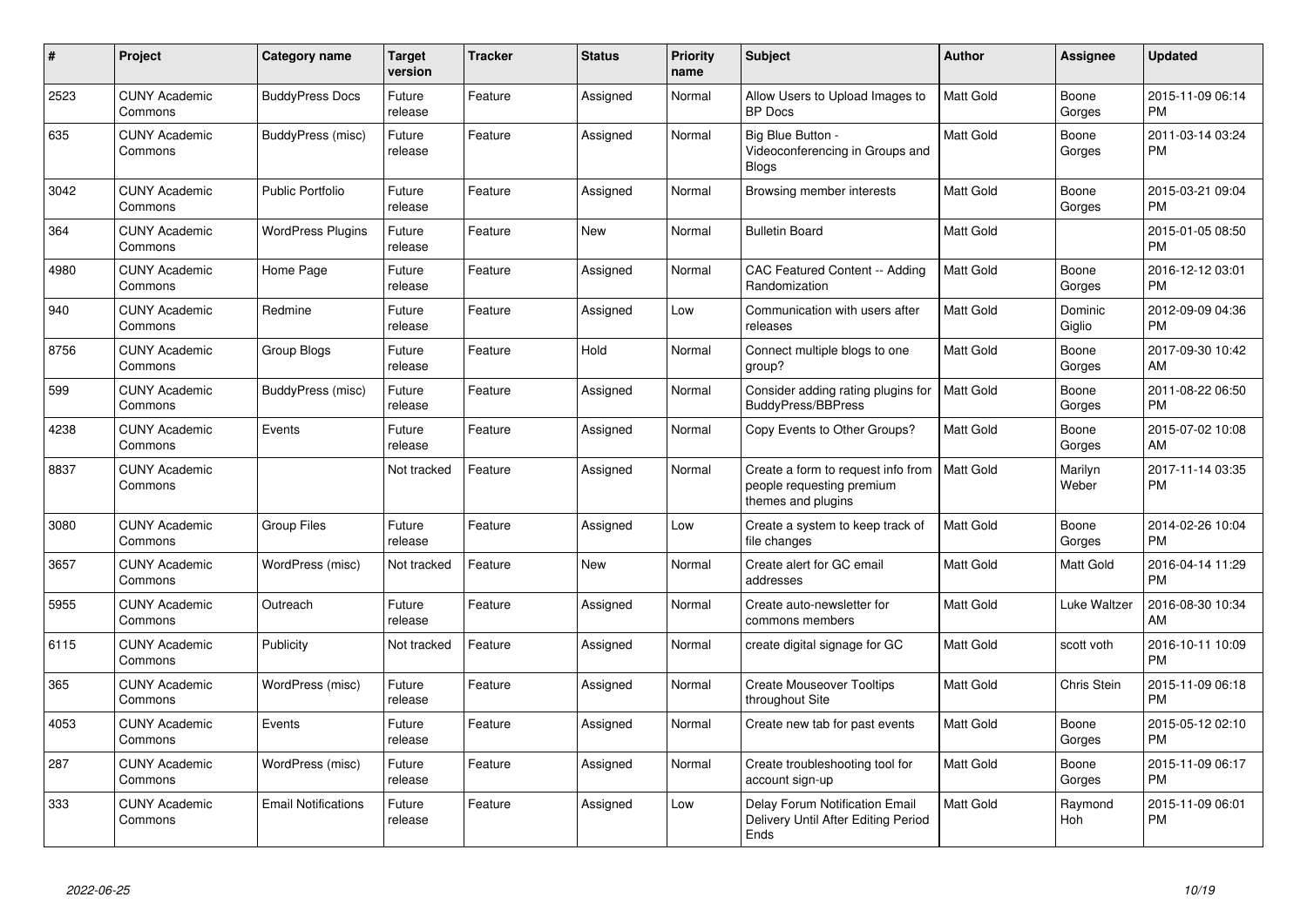| $\pmb{\#}$ | <b>Project</b>                  | Category name            | <b>Target</b><br>version | <b>Tracker</b> | <b>Status</b>        | <b>Priority</b><br>name | <b>Subject</b>                                                           | <b>Author</b>    | <b>Assignee</b>     | <b>Updated</b>                |
|------------|---------------------------------|--------------------------|--------------------------|----------------|----------------------|-------------------------|--------------------------------------------------------------------------|------------------|---------------------|-------------------------------|
| 497        | <b>CUNY Academic</b><br>Commons | <b>WordPress Plugins</b> | Future<br>release        | Feature        | Assigned             | Normal                  | Drag and Drop Ordering on<br>Gallery Post Plugin                         | <b>Matt Gold</b> | Ron Rennick         | 2015-11-09 06:18<br><b>PM</b> |
| 3662       | <b>CUNY Academic</b><br>Commons | <b>SEO</b>               | Future<br>release        | Feature        | Assigned             | Normal                  | Duplicate Content/SEO/Google<br>issues                                   | <b>Matt Gold</b> | Raymond<br>Hoh      | 2015-04-13 04:37<br><b>PM</b> |
| 5696       | <b>CUNY Academic</b><br>Commons | Events                   | Future<br>release        | Feature        | Assigned             | Normal                  | Events Calendar - display options<br>calendar aggregation                | Matt Gold        | Boone<br>Gorges     | 2016-10-13 11:44<br>AM        |
| 5581       | <b>CUNY Academic</b><br>Commons | Analytics                | Future<br>release        | Feature        | Assigned             | Normal                  | <b>Explore alternatives to Google</b><br>Analytics                       | <b>Matt Gold</b> | Valerie<br>Townsend | 2020-04-17 03:12<br><b>PM</b> |
| 500        | <b>CUNY Academic</b><br>Commons | BuddyPress (misc)        | Future<br>release        | Feature        | Assigned             | Normal                  | <b>Export Group Data</b>                                                 | Matt Gold        | Boone<br>Gorges     | 2010-12-19 12:09<br><b>PM</b> |
| 412        | <b>CUNY Academic</b><br>Commons | <b>WordPress Themes</b>  | Future<br>release        | Feature        | Assigned             | Normal                  | <b>Featured Themes</b>                                                   | Matt Gold        | Dominic<br>Giglio   | 2015-01-05 08:44<br><b>PM</b> |
| 6426       | <b>CUNY Academic</b><br>Commons | Spam/Spam<br>Prevention  | Future<br>release        | Feature        | Assigned             | Normal                  | Force captcha on all comments?                                           | <b>Matt Gold</b> | <b>Tahir Butt</b>   | 2016-10-24 02:06<br><b>PM</b> |
| 310        | <b>CUNY Academic</b><br>Commons | BuddyPress (misc)        | Future<br>release        | Feature        | Assigned             | Low                     | <b>Friend Request Email</b>                                              | <b>Matt Gold</b> | Samantha<br>Raddatz | 2015-11-09 05:08<br><b>PM</b> |
| 1544       | <b>CUNY Academic</b><br>Commons | Groups (misc)            | Future<br>release        | Feature        | Reporter<br>Feedback | Normal                  | Group Filtering and Sorting                                              | Matt Gold        | Chris Stein         | 2019-03-01 02:25<br><b>PM</b> |
| 370        | <b>CUNY Academic</b><br>Commons | Registration             | Future<br>release        | Feature        | Assigned             | High                    | <b>Guest Accounts</b>                                                    | <b>Matt Gold</b> | <b>Matt Gold</b>    | 2015-04-09 09:33<br><b>PM</b> |
| 2013       | <b>CUNY Academic</b><br>Commons | <b>Public Portfolio</b>  | Future<br>release        | Feature        | Assigned             | Low                     | <b>Have Profile Privacy Options</b><br>show up only for filled-in fields | <b>Matt Gold</b> | Boone<br>Gorges     | 2015-11-09 06:09<br><b>PM</b> |
| 3770       | <b>CUNY Academic</b><br>Commons | <b>Public Portfolio</b>  | Future<br>release        | Feature        | Assigned             | Normal                  | Improve Layout/Formatting of<br>Positions Area on Public<br>Portfolios   | <b>Matt Gold</b> | Chris Stein         | 2015-04-01 09:17<br><b>PM</b> |
| 435        | <b>CUNY Academic</b><br>Commons | BuddyPress (misc)        | Future<br>release        | Feature        | Assigned             | Normal                  | Include Avatar Images in Forum<br><b>Post Notification Emails</b>        | <b>Matt Gold</b> | Boone<br>Gorges     | 2010-12-08 12:40<br><b>PM</b> |
| 3536       | <b>CUNY Academic</b><br>Commons | My Commons               | Future<br>release        | Feature        | Assigned             | Normal                  | Infinite Scroll on My Commons<br>page                                    | <b>Matt Gold</b> | Raymond<br>Hoh      | 2015-04-13 04:42<br><b>PM</b> |
| 9947       | <b>CUNY Academic</b><br>Commons | <b>WordPress Plugins</b> | Future<br>release        | Feature        | Reporter<br>Feedback | Normal                  | Install H5P quiz plugin                                                  | Matt Gold        | Boone<br>Gorges     | 2018-09-11 11:01<br>AM        |
| 3768       | <b>CUNY Academic</b><br>Commons | <b>Public Portfolio</b>  | Future<br>release        | Feature        | Assigned             | Normal                  | Institutions/Past positions on<br>public portfolios                      | Matt Gold        | Boone<br>Gorges     | 2018-04-23 10:44<br>AM        |
| 1456       | <b>CUNY Academic</b><br>Commons | Group Invitations        | Future<br>release        | Feature        | Reporter<br>Feedback | Low                     | Invite to Group Button from Profile   Matt Gold<br>Field                 |                  | Samantha<br>Raddatz | 2015-11-09 05:59<br><b>PM</b> |
| 377        | <b>CUNY Academic</b><br>Commons | BuddyPress (misc)        | Future<br>release        | Feature        | Assigned             | Normal                  | Like buttons                                                             | <b>Matt Gold</b> | Boone<br>Gorges     | 2010-11-16 05:13<br><b>PM</b> |
| 8900       | <b>CUNY Academic</b><br>Commons | Accessibility            | Future<br>release        | Feature        | Assigned             | Normal                  | Look into tools to enforce<br>accessibility in WP environment            | <b>Matt Gold</b> | Boone<br>Gorges     | 2022-04-26 11:59<br>AM        |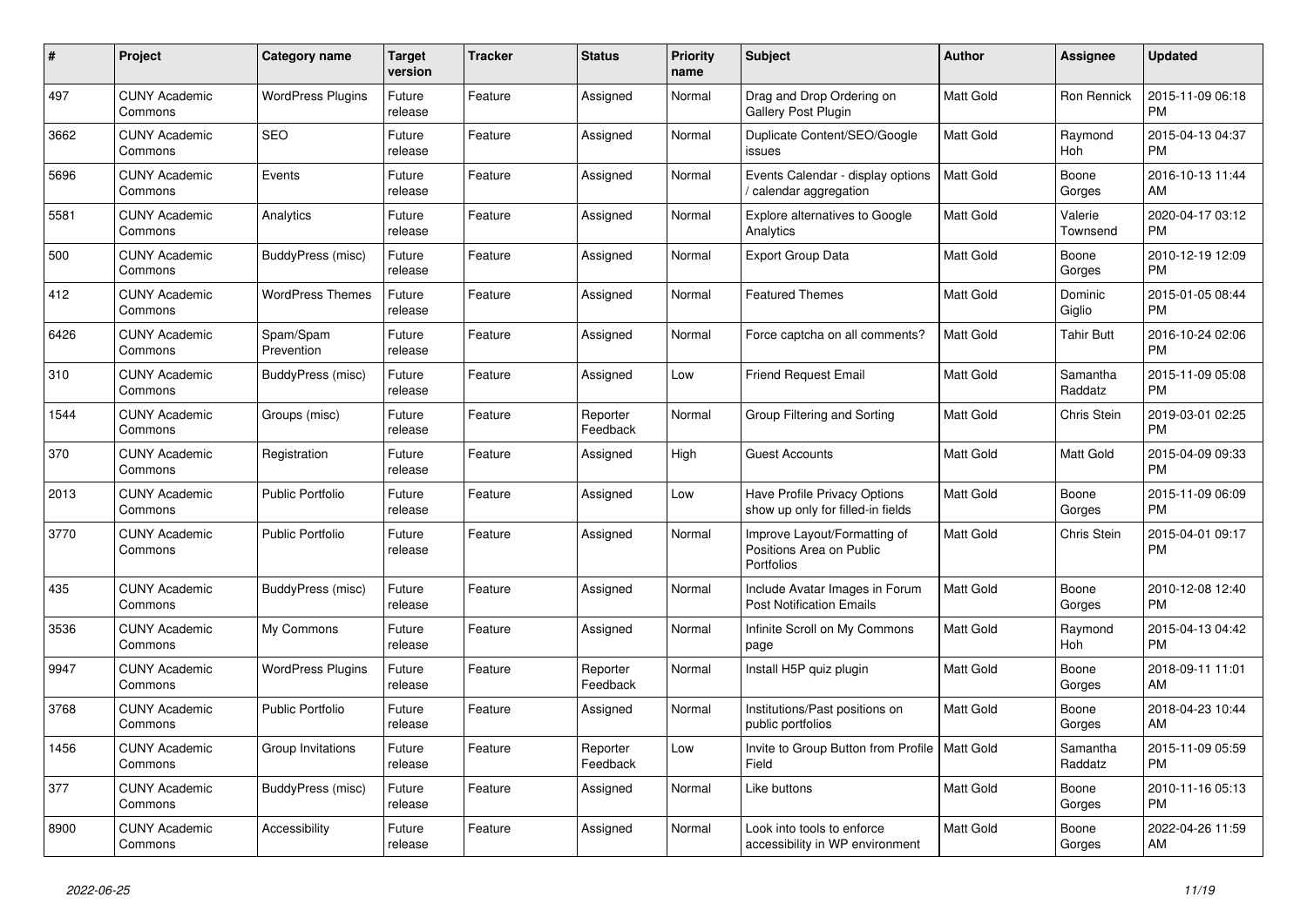| $\pmb{\#}$ | <b>Project</b>                  | Category name              | <b>Target</b><br>version | <b>Tracker</b> | <b>Status</b>        | <b>Priority</b><br>name | <b>Subject</b>                                                               | <b>Author</b>     | <b>Assignee</b>       | <b>Updated</b>                |
|------------|---------------------------------|----------------------------|--------------------------|----------------|----------------------|-------------------------|------------------------------------------------------------------------------|-------------------|-----------------------|-------------------------------|
| 7115       | <b>CUNY Academic</b><br>Commons | Groups (misc)              | Future<br>release        | Feature        | Reporter<br>Feedback | Normal                  | make licensing info clear during<br>group creation                           | <b>Matt Gold</b>  | Raymond<br><b>Hoh</b> | 2020-12-08 11:32<br>AM        |
| 3517       | <b>CUNY Academic</b><br>Commons | My Commons                 | Future<br>release        | Feature        | Assigned             | Normal                  | Mute/Unmute My Commons<br>updates                                            | <b>Matt Gold</b>  | Raymond<br>Hoh        | 2015-11-09 01:19<br><b>PM</b> |
| 8976       | <b>CUNY Academic</b><br>Commons | Reply By Email             | Not tracked              | Feature        | Assigned             | Normal                  | Package RBE new topics<br>posting?                                           | Matt Gold         | Raymond<br>Hoh        | 2017-12-04 02:34<br>PM        |
| 1562       | <b>CUNY Academic</b><br>Commons | <b>WordPress Plugins</b>   | Future<br>release        | Feature        | Assigned             | Low                     | Play with NYT Collaborative<br><b>Authoring Tool</b>                         | Matt Gold         | Boone<br>Gorges       | 2015-01-05 08:47<br><b>PM</b> |
| 10659      | <b>CUNY Academic</b><br>Commons | Group Forums               | Future<br>release        | Feature        | Assigned             | Normal                  | Post to multiple groups via email                                            | <b>Matt Gold</b>  | Raymond<br>Hoh        | 2018-11-15 12:54<br>AM        |
| 3090       | <b>CUNY Academic</b><br>Commons | Twitter page               | Future<br>release        | Feature        | Assigned             | Normal                  | Prevent Retweets from showing<br>up on Commons twitter page                  | Matt Gold         | <b>Tahir Butt</b>     | 2016-10-24 11:31<br>AM        |
| 5316       | <b>CUNY Academic</b><br>Commons | <b>User Experience</b>     | Future<br>release        | Feature        | Assigned             | Normal                  | Prompt user email address<br>updates                                         | <b>Matt Gold</b>  | Stephen Real          | 2016-12-21 03:30<br><b>PM</b> |
| 658        | <b>CUNY Academic</b><br>Commons | <b>WordPress Plugins</b>   | Future<br>release        | Feature        | Assigned             | Normal                  | Rebulid Sitewide Tag Suggestion                                              | <b>Matt Gold</b>  | Boone<br>Gorges       | 2015-01-05 08:47<br>PM        |
| 653        | <b>CUNY Academic</b><br>Commons | Group Blogs                | Future<br>release        | Feature        | Assigned             | Normal                  | Redesign Integration of Groups<br>and Blogs                                  | Matt Gold         | Samantha<br>Raddatz   | 2015-11-09 05:40<br><b>PM</b> |
| 8836       | <b>CUNY Academic</b><br>Commons | Blogs (BuddyPress)         | Future<br>release        | Feature        | Assigned             | Normal                  | Redesign site launch process                                                 | <b>Matt Gold</b>  | Boone<br>Gorges       | 2019-10-03 02:49<br><b>PM</b> |
| 1105       | <b>CUNY Academic</b><br>Commons | WordPress (misc)           | Future<br>release        | Feature        | Assigned             | Normal                  | Rephrase Blog Privacy Options                                                | <b>Matt Gold</b>  | Samantha<br>Raddatz   | 2015-11-09 06:19<br><b>PM</b> |
| 8902       | <b>CUNY Academic</b><br>Commons | Design                     | Not tracked              | Feature        | Assigned             | Normal                  | Report back on research on<br><b>BuddyPress themes</b>                       | Matt Gold         | Michael Smith         | 2017-11-10 12:31<br><b>PM</b> |
| 15604      | <b>CUNY Academic</b><br>Commons | <b>Email Notifications</b> | Future<br>release        | Feature        | Assigned             | Normal                  | <b>Restructure Commons Group</b><br>Digest Email Messages                    | <b>Matt Gold</b>  | Boone<br>Gorges       | 2022-05-26 10:45<br>AM        |
| 3759       | <b>CUNY Academic</b><br>Commons | WordPress (misc)           | Future<br>release        | Feature        | Assigned             | Normal                  | Review Interface for Adding Users   Matt Gold<br>to Blogs                    |                   | Boone<br>Gorges       | 2015-03-24 05:52<br><b>PM</b> |
| 9028       | <b>CUNY Academic</b><br>Commons | Onboarding                 | Future<br>release        | Feature        | Assigned             | Normal                  | suggest groups to new members<br>during the registration process             | <b>Matt Gold</b>  | Chris Stein           | 2018-10-24 12:34<br><b>PM</b> |
| 8901       | <b>CUNY Academic</b><br>Commons | Accessibility              | Future<br>release        | Feature        | Assigned             | Normal                  | Theme analysis for accessibility                                             | <b>Matt Gold</b>  | Boone<br>Gorges       | 2022-04-26 11:59<br>AM        |
| 8898       | <b>CUNY Academic</b><br>Commons | Social Paper               | Not tracked              | Feature        | Assigned             | Normal                  | Usage data on docs and social<br>paper                                       | Matt Gold         | Matt Gold             | 2017-11-16 11:32<br>AM        |
| 1192       | <b>CUNY Academic</b><br>Commons | <b>Group Files</b>         | Future<br>release        | Feature        | Assigned             | Low                     | When posting group files, allow<br>users to add a category without<br>saving | Matt Gold         | Raymond<br>Hoh        | 2015-11-09 05:53<br><b>PM</b> |
| 481        | <b>CUNY Academic</b><br>Commons | Groups (misc)              | Future<br>release        | Feature        | Assigned             | Normal                  | ability to archive inactive groups<br>and blogs                              | Michael Mandiberg | Samantha<br>Raddatz   | 2015-11-09 05:56<br><b>PM</b> |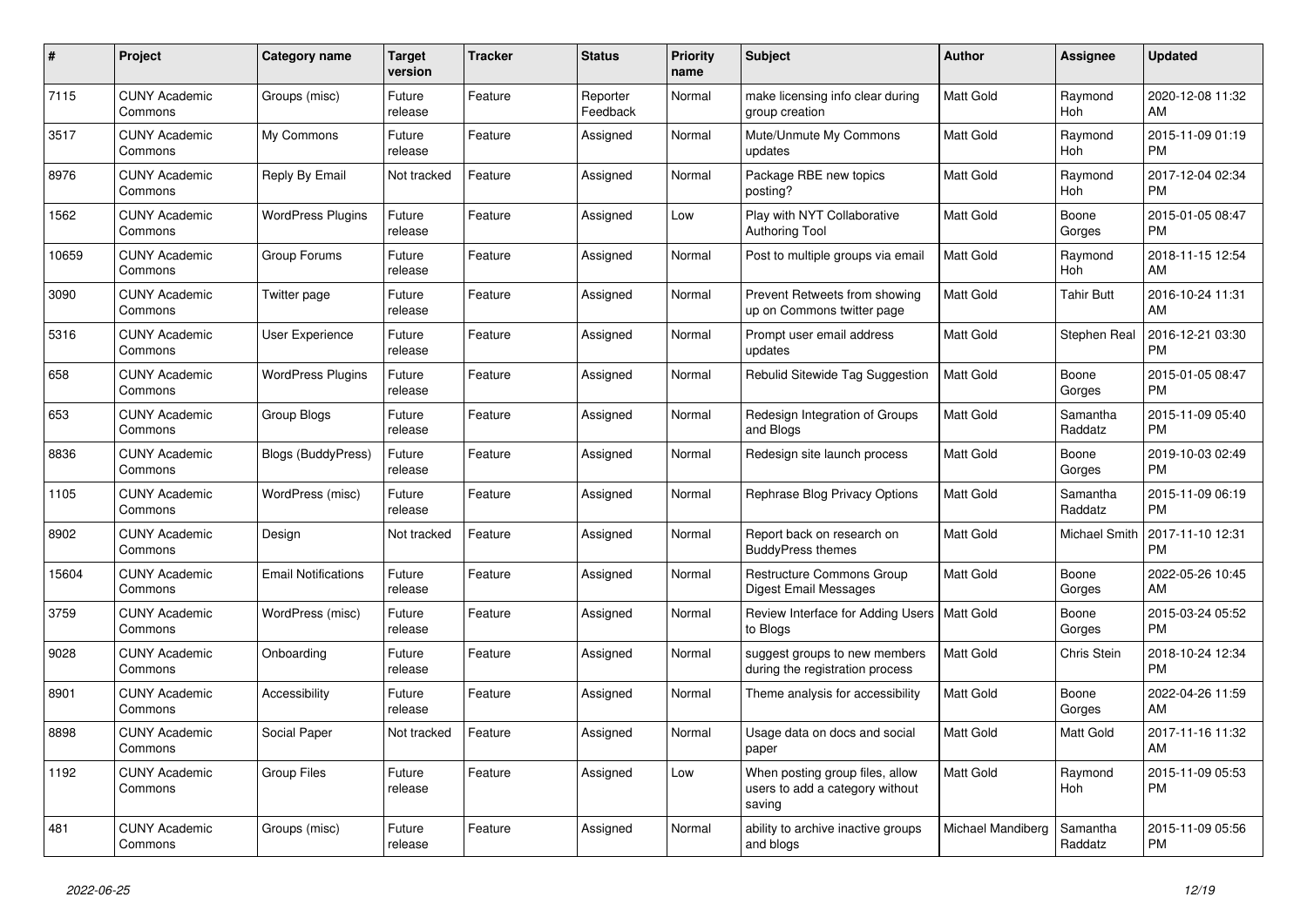| #     | <b>Project</b>                  | <b>Category name</b>     | <b>Target</b><br>version | <b>Tracker</b> | <b>Status</b>        | Priority<br>name | <b>Subject</b>                                                                                                                               | <b>Author</b>           | Assignee            | <b>Updated</b>                |
|-------|---------------------------------|--------------------------|--------------------------|----------------|----------------------|------------------|----------------------------------------------------------------------------------------------------------------------------------------------|-------------------------|---------------------|-------------------------------|
| 9908  | <b>CUNY Academic</b><br>Commons |                          | Not tracked              | Feature        | <b>New</b>           | Normal           | Is it possible to send email<br>updates to users (or an email<br>address not on the list) for only a<br>single page AFTER being<br>prompted? | <b>Michael Shields</b>  | scott voth          | 2018-06-11 01:34<br><b>PM</b> |
| 3458  | <b>CUNY Academic</b><br>Commons | Groups (misc)            | Future<br>release        | Feature        | Assigned             | Normal           | Filter Members of Group by<br>Campus                                                                                                         | Michael Smith           | Samantha<br>Raddatz | 2014-09-26 08:32<br><b>PM</b> |
| 2753  | <b>CUNY Academic</b><br>Commons | <b>Public Portfolio</b>  | Future<br>release        | Feature        | <b>New</b>           | Normal           | Create actual actual tagification in<br>academic interests and other<br>fields                                                               | Micki Kaufman           | Boone<br>Gorges     | 2015-01-05 08:52<br><b>PM</b> |
| 2754  | <b>CUNY Academic</b><br>Commons | Design                   | Future<br>release        | Feature        | Assigned             | Normal           | Determine strategy for CAC logo<br>handling in top header                                                                                    | Micki Kaufman           | Chris Stein         | 2015-01-05 08:53<br><b>PM</b> |
| 3475  | <b>CUNY Academic</b><br>Commons | Events                   | Future<br>release        | Feature        | Assigned             | Normal           | Request to add plugin to<br>streamline room<br>booking/appointment booking                                                                   | Naomi Barrettara        | Boone<br>Gorges     | 2014-12-01 05:14<br><b>PM</b> |
| 16290 | <b>CUNY Academic</b><br>Commons |                          |                          | Feature        | Reporter<br>Feedback | Normal           | Add Table Of Contents Block<br>plug-in                                                                                                       | Raffi<br>Khatchadourian |                     | 2022-06-24 10:26<br>AM        |
| 8498  | <b>CUNY Academic</b><br>Commons | <b>WordPress Plugins</b> | Future<br>release        | Feature        | New                  | Low              | <b>Gravity Forms Email Users</b>                                                                                                             | Raffi<br>Khatchadourian | Matt Gold           | 2017-10-13 12:58<br><b>PM</b> |
| 9420  | <b>CUNY Academic</b><br>Commons | cuny.is                  | Not tracked              | Feature        | <b>New</b>           | Normal           | Request for http://cuny.is/streams                                                                                                           | Raffi<br>Khatchadourian | Marilyn<br>Weber    | 2018-04-02 10:08<br>AM        |
| 11077 | <b>CUNY Academic</b><br>Commons | Events                   | Not tracked              | Feature        | Reporter<br>Feedback | Normal           | Show event category description<br>in event list view                                                                                        | Raffi<br>Khatchadourian |                     | 2019-02-12 10:38<br><b>PM</b> |
| 58    | <b>CUNY Academic</b><br>Commons | BuddyPress (misc)        | Future<br>release        | Feature        | Assigned             | Low              | Make member search sortable by<br>last name                                                                                                  | Roberta Brody           | Boone<br>Gorges     | 2010-08-26 02:38<br><b>PM</b> |
| 585   | <b>CUNY Academic</b><br>Commons | Group Forums             | Future<br>release        | Feature        | Assigned             | Normal           | Merge Forum Topics                                                                                                                           | Sarah Morgano           | Boone<br>Gorges     | 2011-07-06 04:11<br><b>PM</b> |
| 1888  | <b>CUNY Academic</b><br>Commons | Home Page                | Future<br>release        | Feature        | Assigned             | Normal           | Refactor BP MPO Activity Filter to<br>support proper pagination                                                                              | Sarah Morgano           | Boone<br>Gorges     | 2014-05-01 07:11<br><b>PM</b> |
| 10226 | <b>CUNY Academic</b><br>Commons | Courses                  | Future<br>release        | Feature        | <b>New</b>           | Normal           | Add "My Courses" to drop down<br>list                                                                                                        | scott voth              | Boone<br>Gorges     | 2021-11-19 12:42<br><b>PM</b> |
| 14394 | <b>CUNY Academic</b><br>Commons |                          | Not tracked              | Feature        | <b>New</b>           | Normal           | Commons News Site - redesign                                                                                                                 | scott voth              | scott voth          | 2021-09-14 10:46<br>AM        |
| 11860 | <b>CUNY Academic</b><br>Commons | Registration             | Future<br>release        | Feature        | <b>New</b>           | Normal           | <b>Ensure Students Are Aware They</b><br>Can Use Aliases At Registration                                                                     | scott voth              |                     | 2019-09-24 08:46<br>AM        |
| 11531 | <b>CUNY Academic</b><br>Commons | Events                   | Future<br>release        | Feature        | New                  | Normal           | Main Events calendar should<br>include non-public events that<br>user has access to                                                          | scott voth              | Boone<br>Gorges     | 2019-06-11 10:00<br>AM        |
| 10354 | <b>CUNY Academic</b><br>Commons | <b>Public Portfolio</b>  | Future<br>release        | Feature        | <b>New</b>           | Normal           | Opt out of Having a Profile Page                                                                                                             | scott voth              | Chris Stein         | 2020-05-12 10:43<br>AM        |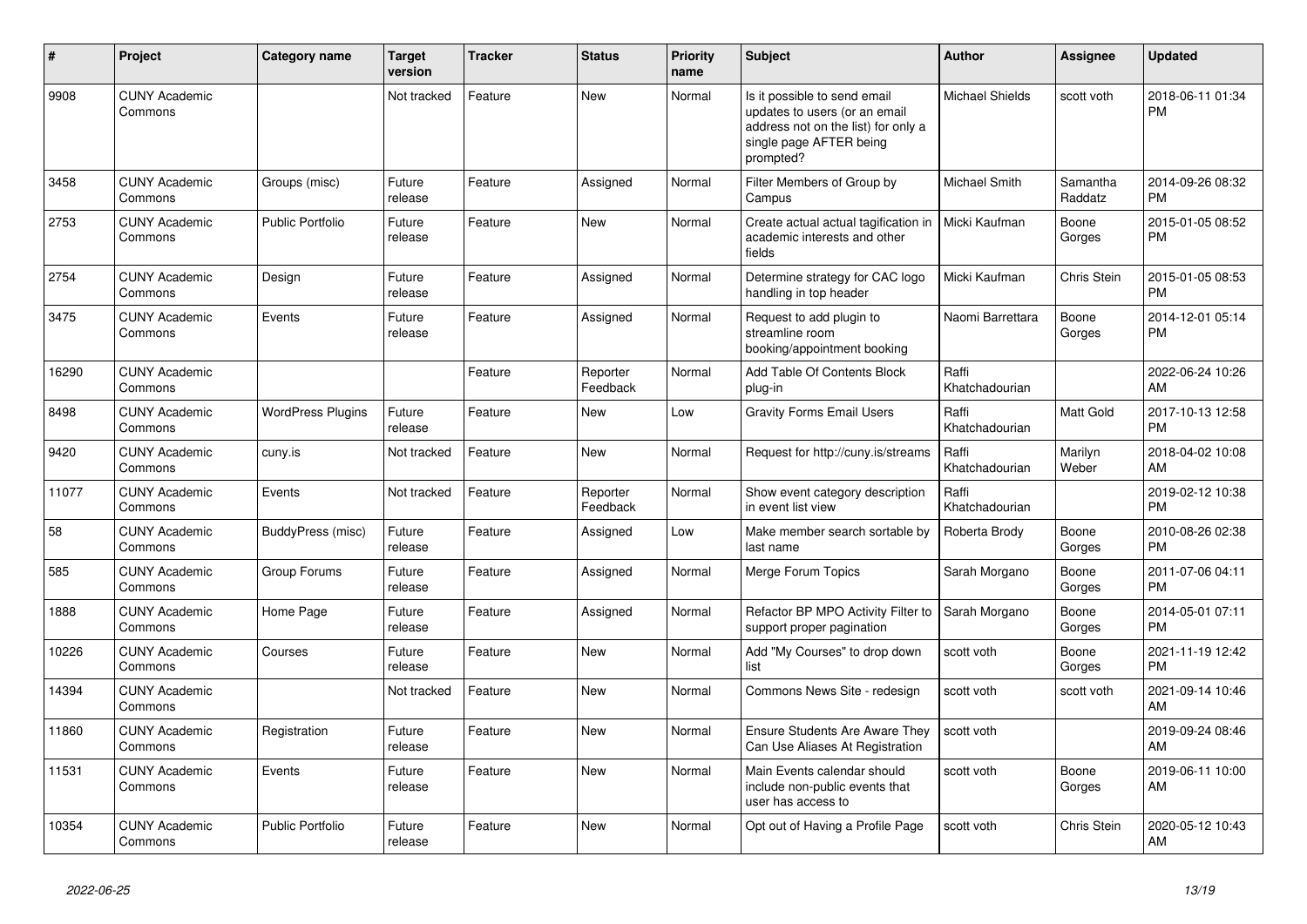| #     | Project                         | <b>Category name</b>     | Target<br>version | <b>Tracker</b> | <b>Status</b>        | <b>Priority</b><br>name | <b>Subject</b>                                                     | <b>Author</b>           | <b>Assignee</b>       | <b>Updated</b>                |
|-------|---------------------------------|--------------------------|-------------------|----------------|----------------------|-------------------------|--------------------------------------------------------------------|-------------------------|-----------------------|-------------------------------|
| 519   | <b>CUNY Academic</b><br>Commons | <b>BuddyPress Docs</b>   | Future<br>release | Feature        | Assigned             | Low                     | TOC for individual docs - for new<br>BP "wiki-like" plugin         | scott voth              | Boone<br>Gorges       | 2015-11-09 05:54<br><b>PM</b> |
| 10368 | <b>CUNY Academic</b><br>Commons |                          | Future<br>release | Feature        | Assigned             | Normal                  | Use ORCID data to populate<br>academic profile page                | Stephen Francoeur       | Boone<br>Gorges       | 2018-09-25 01:53<br><b>PM</b> |
| 9643  | <b>CUNY Academic</b><br>Commons | Publicity                | Not tracked       | Feature        | New                  | Normal                  | Create a page on the Commons<br>for logos etc.                     | Stephen Real            | Stephen Real          | 2018-04-24 10:53<br>AM        |
| 5679  | <b>CUNY Academic</b><br>Commons | Analytics                | Not tracked       | Feature        | <b>New</b>           | Normal                  | Logged In Users for GA                                             | <b>Valerie Townsend</b> | Valerie<br>Townsend   | 2016-06-11 09:49<br>AM        |
| 11883 | <b>CUNY Academic</b><br>Commons | Help/Codex               | Not tracked       | Support        | <b>New</b>           | Normal                  | Need Embedding Help Page<br>Update (Tableau)                       | Anthony Wheeler         | scott voth            | 2019-09-24 08:49<br>AM        |
| 9729  | <b>CUNY Academic</b><br>Commons | <b>SEO</b>               | Not tracked       | Support        | New                  | Normal                  | 503 Errors showing on<br>newlaborforum.cuny.edu                    | Diane Krauthamer        | Raymond<br><b>Hoh</b> | 2018-05-22 04:48<br><b>PM</b> |
| 12004 | <b>CUNY Academic</b><br>Commons |                          | Not tracked       | Support        | Reporter<br>Feedback | Normal                  | Notifications for spam blog<br>comments                            | Gina Cherry             | Raymond<br>Hoh        | 2019-11-01 12:05<br><b>PM</b> |
| 14842 | <b>CUNY Academic</b><br>Commons |                          | Not tracked       | Support        | Reporter<br>Feedback | Normal                  | Question about widgets and block<br>editor                         | Gina Cherry             |                       | 2021-10-06 03:01<br><b>PM</b> |
| 11545 | <b>CUNY Academic</b><br>Commons | <b>WordPress Plugins</b> | Not tracked       | Support        | <b>New</b>           | Normal                  | <b>Twitter searches in WordPress</b>                               | Gina Cherry             | Matt Gold             | 2019-09-23 01:03<br><b>PM</b> |
| 14439 | <b>CUNY Academic</b><br>Commons | Spam/Spam<br>Prevention  | 2.0.2             | Support        | Assigned             | Normal                  | Aprroved comments held for<br>moderation                           | Laurie Hurson           | Raymond<br>Hoh        | 2022-06-14 11:36<br>AM        |
| 15176 | <b>CUNY Academic</b><br>Commons |                          | Not tracked       | Support        | Reporter<br>Feedback | Normal                  | Archiving Q Writing & Old<br><b>Wordpress Sites on the Commons</b> | Laurie Hurson           |                       | 2022-02-08 10:28<br>AM        |
| 12484 | <b>CUNY Academic</b><br>Commons |                          | Not tracked       | Support        | Reporter<br>Feedback | Normal                  | Sign up Code for COIL Course<br>starting in March                  | Laurie Hurson           | Matt Gold             | 2020-03-02 02:26<br><b>PM</b> |
| 12328 | <b>CUNY Academic</b><br>Commons |                          | Not tracked       | Support        | <b>New</b>           | Normal                  | Sign up Code for Non-CUNY<br>Faculty                               | Laurie Hurson           |                       | 2020-01-28 10:25<br>AM        |
| 14538 | <b>CUNY Academic</b><br>Commons |                          | Not tracked       | Support        | Reporter<br>Feedback | Normal                  | <b>Weebly To Commons</b>                                           | Laurie Hurson           |                       | 2021-09-14 10:47<br>AM        |
| 2175  | <b>CUNY Academic</b><br>Commons | WordPress (misc)         | Not tracked       | Support        | Assigned             | Normal                  | Subscibe 2 vs. Jetpack<br>subscription options                     | local admin             | Matt Gold             | 2016-01-26 04:58<br><b>PM</b> |
| 9211  | <b>CUNY Academic</b><br>Commons | <b>WordPress Plugins</b> | Future<br>release | Support        | Reporter<br>Feedback | Normal                  | Auto-Role Setting in Forum Plugin<br>Causing Some Confusion        | Luke Waltzer            | Boone<br>Gorges       | 2018-03-13 11:44<br>AM        |
| 12741 | <b>CUNY Academic</b><br>Commons | <b>WordPress Plugins</b> | Not tracked       | Support        | Reporter<br>Feedback | Normal                  | Tableau Public Viz Block                                           | Marilyn Weber           | Raymond<br><b>Hoh</b> | 2020-05-12 11:00<br>AM        |
| 15978 | <b>CUNY Academic</b><br>Commons | WordPress - Media        | 2.0.2             | Support        | Reporter<br>Feedback | Normal                  | .tex files?                                                        | Marilyn Weber           | Raymond<br>Hoh        | 2022-06-14 11:36<br>AM        |
| 12352 | <b>CUNY Academic</b><br>Commons |                          | Not tracked       | Support        | <b>New</b>           | Normal                  | 'posts list" page builder block<br>option                          | Marilyn Weber           |                       | 2020-02-03 01:29<br>PM        |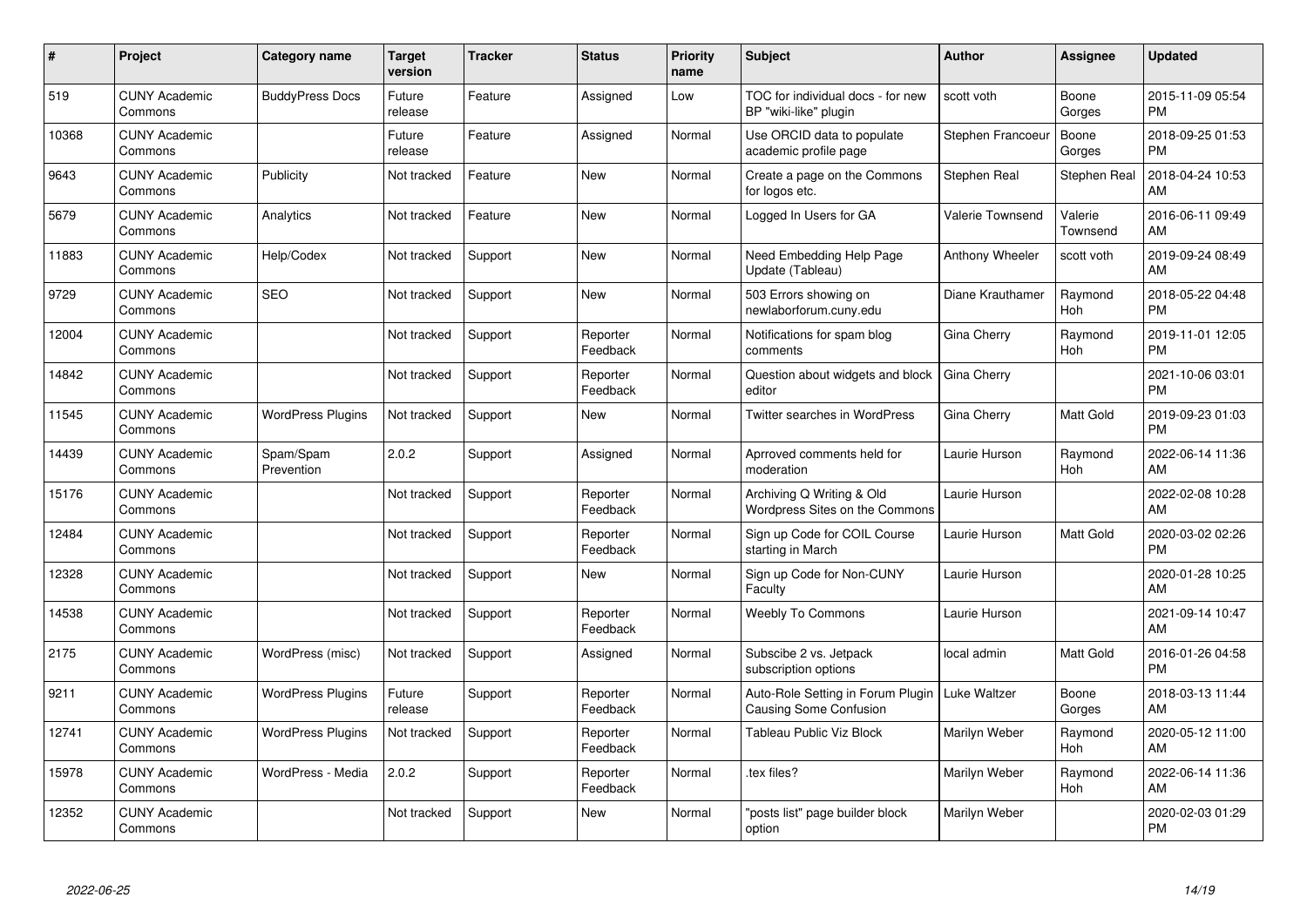| #     | Project                         | <b>Category name</b> | <b>Target</b><br>version | <b>Tracker</b> | <b>Status</b>                       | <b>Priority</b><br>name | <b>Subject</b>                                                    | <b>Author</b> | Assignee              | <b>Updated</b>                |
|-------|---------------------------------|----------------------|--------------------------|----------------|-------------------------------------|-------------------------|-------------------------------------------------------------------|---------------|-----------------------|-------------------------------|
| 11848 | <b>CUNY Academic</b><br>Commons |                      | Not tracked              | Support        | Hold                                | Normal                  | a Dean of Faculty wants to share<br>a large file                  | Marilyn Weber |                       | 2019-09-24 08:44<br>AM        |
| 13034 | <b>CUNY Academic</b><br>Commons |                      | Not tracked              | Support        | Reporter<br>Feedback                | Normal                  | a site is asking people to join the<br>Commons to get a download  | Marilyn Weber |                       | 2020-07-12 07:23<br>AM        |
| 13255 | <b>CUNY Academic</b><br>Commons |                      | Not tracked              | Support        | Reporter<br>Feedback                | Normal                  | Accessibility problems                                            | Marilyn Weber |                       | 2020-09-01 05:48<br><b>PM</b> |
| 15370 | <b>CUNY Academic</b><br>Commons |                      |                          | Support        | Reporter<br>Feedback                | Normal                  | All-in-One Event Calendar?                                        | Marilyn Weber |                       | 2022-02-17 11:03<br>AM        |
| 11787 | <b>CUNY Academic</b><br>Commons |                      | Not tracked              | Support        | Reporter<br>Feedback                | Normal                  | automated comments notifications   Marilyn Weber<br>on ZenDesk    |               |                       | 2019-08-26 06:18<br><b>PM</b> |
| 13975 | <b>CUNY Academic</b><br>Commons | Social Paper         | Not tracked              | Support        | Reporter<br>Feedback                | Normal                  | can't approve comments on<br>Social Paper paper                   | Marilyn Weber |                       | 2021-02-12 09:33<br>AM        |
| 10657 | <b>CUNY Academic</b><br>Commons |                      | Not tracked              | Support        | Reporter<br>Feedback                | Normal                  | child theme problems                                              | Marilyn Weber |                       | 2018-11-08 01:19<br><b>PM</b> |
| 11519 | <b>CUNY Academic</b><br>Commons |                      | Not tracked              | Support        | Assigned                            | Normal                  | comment option not appearing                                      | Marilyn Weber |                       | 2019-09-24 10:28<br>AM        |
| 11149 | <b>CUNY Academic</b><br>Commons |                      | Not tracked              | Support        | Reporter<br>Feedback                | Normal                  | comments getting blocked                                          | Marilyn Weber | Raymond<br>Hoh        | 2019-03-26 11:40<br>AM        |
| 11509 | <b>CUNY Academic</b><br>Commons |                      | Not tracked              | Support        | Reporter<br>Feedback                | Normal                  | deleted Page causing a Menu<br>problem?                           | Marilyn Weber |                       | 2019-06-04 09:54<br>AM        |
| 15260 | <b>CUNY Academic</b><br>Commons |                      |                          | Support        | Reporter<br>Feedback                | Normal                  | Diacritical markings   European<br><b>Stages</b>                  | Marilyn Weber |                       | 2022-02-04 08:16<br>AM        |
| 9207  | <b>CUNY Academic</b><br>Commons |                      | Future<br>release        | Support        | Reporter<br>Feedback                | Normal                  | display dashboards made in<br>Tableau?                            | Marilyn Weber | Boone<br>Gorges       | 2018-04-10 10:42<br>AM        |
| 12382 | <b>CUNY Academic</b><br>Commons | Membership           | Not tracked              | Support        | <b>New</b>                          | Normal                  | Email request change                                              | Marilyn Weber | Marilyn<br>Weber      | 2020-02-06 12:56<br><b>PM</b> |
| 15655 | <b>CUNY Academic</b><br>Commons |                      | 2.0.2                    | Support        | Reporter<br>Feedback                | Normal                  | Event Aggregator plugin?                                          | Marilyn Weber |                       | 2022-06-14 11:36<br>AM        |
| 15565 | <b>CUNY Academic</b><br>Commons |                      |                          | Support        | New                                 | Normal                  | Events - send updates to an email<br>listserv                     | Marilyn Weber |                       | 2022-03-10 01:06<br><b>PM</b> |
| 14398 | <b>CUNY Academic</b><br>Commons |                      | Not tracked              | Support        | Reporter<br>Feedback                | Normal                  | Events plug-in notification<br>problem                            | Marilyn Weber |                       | 2021-05-11 11:21<br>AM        |
| 16291 | <b>CUNY Academic</b><br>Commons | Site cloning         | 2.0.2                    | Support        | Staged for<br>Production<br>Release | Normal                  | Images coming up blank in Media<br>Library                        | Marilyn Weber | Raymond<br><b>Hoh</b> | 2022-06-23 08:28<br>PM        |
| 15169 | <b>CUNY Academic</b><br>Commons |                      | 2.0.2                    | Support        | Reporter<br>Feedback                | Normal                  | new Prelude website zipfiles for<br>custom theme and other files. | Marilyn Weber |                       | 2022-06-14 11:36<br>AM        |
| 15045 | <b>CUNY Academic</b><br>Commons |                      |                          | Support        | <b>New</b>                          | Normal                  | no result for KCeL in the search<br>box on the commons            | Marilyn Weber |                       | 2021-12-10 11:29<br>AM        |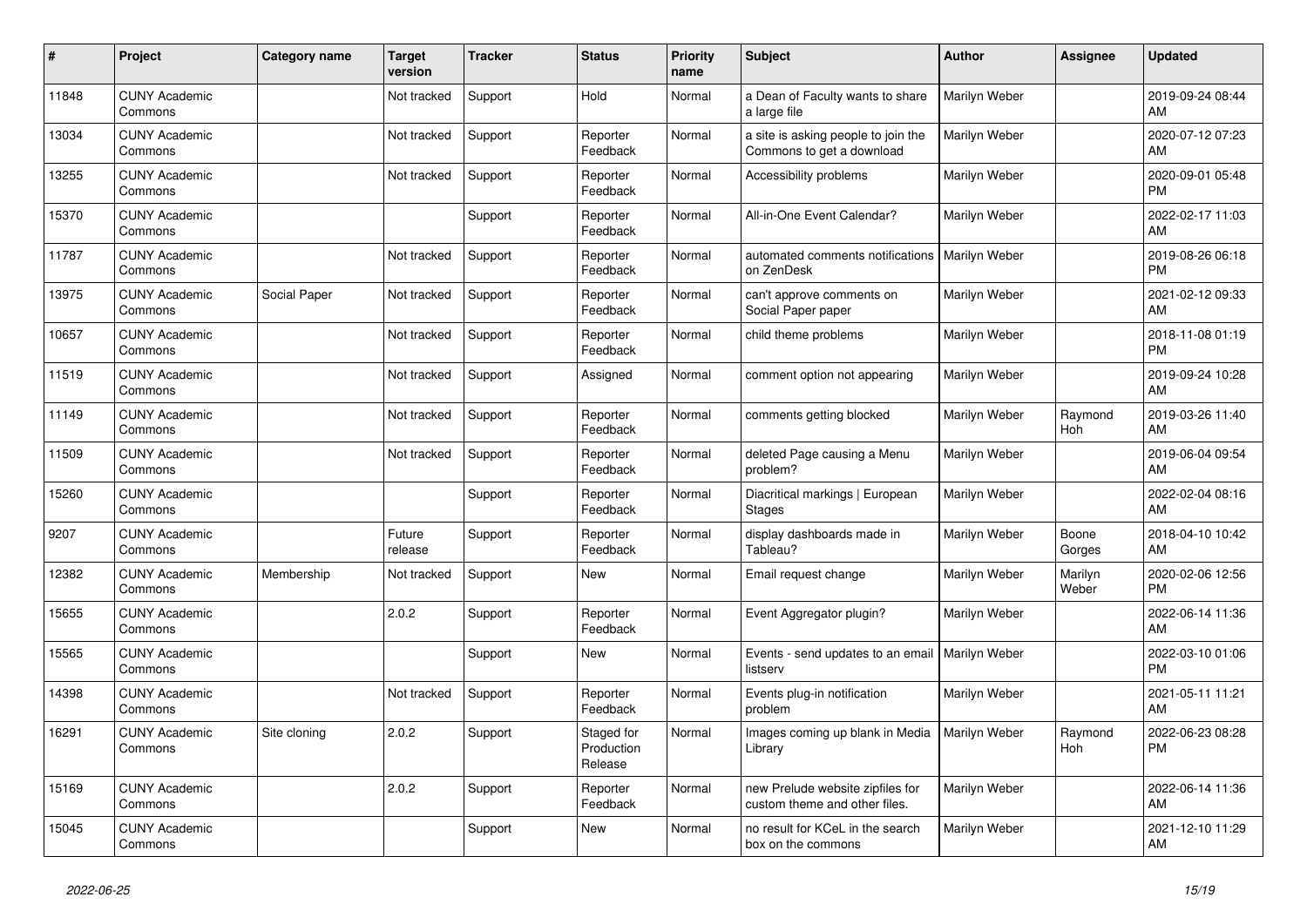| #     | Project                         | <b>Category name</b>      | Target<br>version | <b>Tracker</b> | <b>Status</b>        | <b>Priority</b><br>name | <b>Subject</b>                                                                     | <b>Author</b>    | <b>Assignee</b>     | <b>Updated</b>                |
|-------|---------------------------------|---------------------------|-------------------|----------------|----------------------|-------------------------|------------------------------------------------------------------------------------|------------------|---------------------|-------------------------------|
| 14074 | <b>CUNY Academic</b><br>Commons | WordPress (misc)          | Not tracked       | Support        | Reporter<br>Feedback | Normal                  | page password protection<br>problem                                                | Marilyn Weber    |                     | 2021-03-02 11:03<br>AM        |
| 8607  | <b>CUNY Academic</b><br>Commons |                           | Not tracked       | Support        | New                  | Normal                  | Paypal?                                                                            | Marilyn Weber    | Matt Gold           | 2018-05-15 01:37<br><b>PM</b> |
| 11771 | <b>CUNY Academic</b><br>Commons |                           | Not tracked       | Support        | Reporter<br>Feedback | Normal                  | post displays in sections                                                          | Marilyn Weber    |                     | 2019-08-20 10:34<br>AM        |
| 14900 | <b>CUNY Academic</b><br>Commons |                           | Not tracked       | Support        | Reporter<br>Feedback | Normal                  | previous theme?                                                                    | Marilyn Weber    |                     | 2021-10-25 10:31<br>AM        |
| 13286 | <b>CUNY Academic</b><br>Commons |                           | Not tracked       | Support        | New                  | Normal                  | problem connecting with<br><b>WordPress app</b>                                    | Marilyn Weber    | Raymond<br>Hoh      | 2020-09-08 11:16<br>AM        |
| 15685 | <b>CUNY Academic</b><br>Commons |                           |                   | Support        | <b>New</b>           | High                    | problem with chrome?                                                               | Marilyn Weber    |                     | 2022-04-25 03:40<br><b>PM</b> |
| 16110 | <b>CUNY Academic</b><br>Commons |                           |                   | Support        | Reporter<br>Feedback | Normal                  | remove Creative Commons<br>license from pages?                                     | Marilyn Weber    | Raymond<br>Hoh      | 2022-05-17 06:11<br><b>PM</b> |
| 16099 | <b>CUNY Academic</b><br>Commons |                           |                   | Support        | Reporter<br>Feedback | Normal                  | request for Newsletter Glue                                                        | Marilyn Weber    |                     | 2022-05-13 12:14<br><b>PM</b> |
| 15816 | <b>CUNY Academic</b><br>Commons |                           | Not tracked       | Support        | <b>New</b>           | Normal                  | slow loading at SPS                                                                | Marilyn Weber    |                     | 2022-04-05 01:26<br><b>PM</b> |
| 14911 | <b>CUNY Academic</b><br>Commons | <b>WordPress Themes</b>   | Not tracked       | Support        | <b>New</b>           | Normal                  | Twentytwentyone theme                                                              | Marilyn Weber    |                     | 2021-10-28 10:37<br>AM        |
| 12350 | <b>CUNY Academic</b><br>Commons | <b>Blogs (BuddyPress)</b> | Not tracked       | Support        | Reporter<br>Feedback | Normal                  | URL creation problem                                                               | Marilyn Weber    |                     | 2020-02-03 11:27<br>AM        |
| 14784 | <b>CUNY Academic</b><br>Commons |                           |                   | Support        | Reporter<br>Feedback | Normal                  | User report of logo problem when<br>using Customizer theme                         | Marilyn Weber    |                     | 2021-09-17 10:25<br>AM        |
| 10273 | <b>CUNY Academic</b><br>Commons | Registration              | Not tracked       | Support        | Reporter<br>Feedback | Normal                  | users combining CF and campus<br>address                                           | Marilyn Weber    |                     | 2019-09-18 10:58<br>AM        |
| 636   | <b>CUNY Academic</b><br>Commons | WordPress (misc)          | Not tracked       | Support        | Assigned             | Normal                  | Create Lynda.com-like Table of<br>Contents for Prospective Tutorial<br>Screencasts | <b>Matt Gold</b> | scott voth          | 2016-02-23 03:12<br><b>PM</b> |
| 4986  | <b>CUNY Academic</b><br>Commons | ZenDesk                   | Not tracked       | Support        | Assigned             | Normal                  | Prepare documentation for<br>Zendesk re web widget                                 | <b>Matt Gold</b> | Samantha<br>Raddatz | 2016-02-25 03:09<br><b>PM</b> |
| 4070  | <b>CUNY Academic</b><br>Commons | Analytics                 | Not tracked       | Support        | Assigned             | Normal                  | Request for JITP site analytics                                                    | Matt Gold        | Seth Persons        | 2016-02-23 03:09<br><b>PM</b> |
| 9941  | <b>CUNY Academic</b><br>Commons | Wiki                      | Not tracked       | Support        | Assigned             | Normal                  | Wiki functionality                                                                 | Matt Gold        | Boone<br>Gorges     | 2018-06-26 10:57<br>AM        |
| 11449 | <b>CUNY Academic</b><br>Commons | WordPress - Media         | Not tracked       | Support        | Reporter<br>Feedback | Normal                  | Cloning Media Library for JITP<br>from Staging to Production Site                  | Patrick DeDauw   | Boone<br>Gorges     | 2019-05-13 12:00<br><b>PM</b> |
| 14983 | <b>CUNY Academic</b><br>Commons | WordPress (misc)          | Not tracked       | Support        | Reporter<br>Feedback | Normal                  | "Read More" tag not working                                                        | Rebecca Krisel   | Raymond<br>Hoh      | 2021-11-23 01:17<br><b>PM</b> |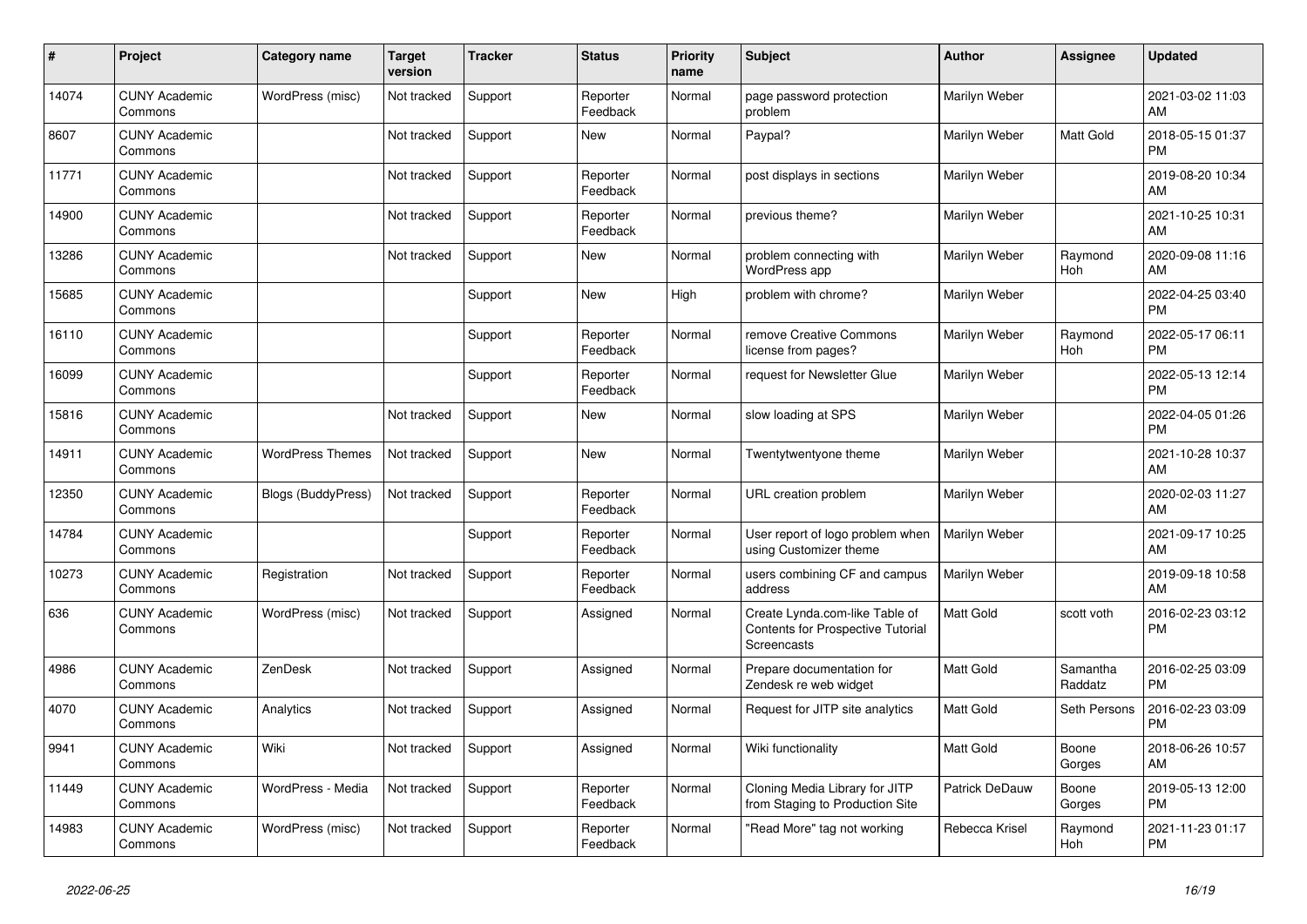| $\pmb{\#}$ | <b>Project</b>                  | Category name            | Target<br>version | <b>Tracker</b> | <b>Status</b>        | <b>Priority</b><br>name | <b>Subject</b>                                                         | <b>Author</b>    | Assignee              | <b>Updated</b>                |
|------------|---------------------------------|--------------------------|-------------------|----------------|----------------------|-------------------------|------------------------------------------------------------------------|------------------|-----------------------|-------------------------------|
| 5826       | <b>CUNY Academic</b><br>Commons | <b>WordPress Plugins</b> | Future<br>release | Support        | Reporter<br>Feedback | Normal                  | <b>Remove Subscription Options</b><br>plugin from directory            | Sarah Morgano    | Sarah<br>Morgano      | 2016-10-21 04:14<br><b>PM</b> |
| 3492       | <b>CUNY Academic</b><br>Commons | <b>WordPress Themes</b>  | Future<br>release | Support        | Assigned             | Normal                  | Add CBOX theme to the<br>Commons                                       | scott voth       | Raymond<br>Hoh        | 2014-10-08 05:55<br><b>PM</b> |
| 14994      | <b>CUNY Academic</b><br>Commons | cdev.gc.cuny.edu         | Not tracked       | Support        | In Progress          | Normal                  | Clear Cache on CDEV                                                    | scott voth       | Raymond<br>Hoh        | 2021-12-07 03:51<br>PM        |
| 10982      | <b>CUNY Academic</b><br>Commons | Domain Mapping           | Not tracked       | Support        | Reporter<br>Feedback | Normal                  | <b>CNAME</b> question                                                  | scott voth       |                       | 2019-01-22 04:29<br><b>PM</b> |
| 13946      | <b>CUNY Academic</b><br>Commons | <b>WordPress Plugins</b> | 2.1.0             | Support        | Assigned             | Normal                  | <b>Custom Embed handler For</b><br>OneDrive files                      | scott voth       | Raymond<br>Hoh        | 2022-05-26 10:46<br>AM        |
| 11386      | <b>CUNY Academic</b><br>Commons | WordPress - Media        | Not tracked       | Support        | Reporter<br>Feedback | Normal                  | disappearing images                                                    | scott voth       | Boone<br>Gorges       | 2019-05-14 10:32<br>AM        |
| 11493      | <b>CUNY Academic</b><br>Commons | Domain Mapping           | Not tracked       | Support        | Reporter<br>Feedback | Normal                  | Domain Mapping Request - Talia<br>Schaffer                             | scott voth       | Matt Gold             | 2019-08-06 08:39<br>AM        |
| 10839      | <b>CUNY Academic</b><br>Commons | About page               | Not tracked       | Support        | <b>New</b>           | Normal                  | <b>Mission Statement Needs</b><br>Revision                             | scott voth       | <b>Matt Gold</b>      | 2018-12-26 10:58<br>AM        |
| 11788      | <b>CUNY Academic</b><br>Commons | <b>WordPress Plugins</b> | Future<br>release | Support        | Reporter<br>Feedback | Normal                  | Plugin Request - Browse Aloud                                          | scott voth       |                       | 2019-09-24 08:42<br>AM        |
| 11496      | <b>CUNY Academic</b><br>Commons | <b>Public Portfolio</b>  | 1.15.2            | Support        | New                  | Normal                  | Replace Twitter Icon on Member<br>Portfolio page                       | scott voth       | Boone<br>Gorges       | 2019-06-06 01:03<br><b>PM</b> |
| 12247      | <b>CUNY Academic</b><br>Commons | Publicity                | Not tracked       | Support        | <b>New</b>           | Normal                  | Screenshot of First Commons<br>Homepage                                | scott voth       | scott voth            | 2020-01-14 12:08<br>PM        |
| 15767      | <b>CUNY Academic</b><br>Commons | WordPress (misc)         |                   | Support        | New                  | Normal                  | Site loading slowly                                                    | scott voth       | Boone<br>Gorges       | 2022-04-04 08:56<br><b>PM</b> |
| 11624      | <b>CUNY Academic</b><br>Commons | WordPress (misc)         | Not tracked       | Support        | <b>New</b>           | Normal                  | Change pages into posts or swap<br>database for a Commons site?        | Stephen Klein    | Raymond<br><b>Hoh</b> | 2019-07-09 11:04<br>AM        |
| 3565       | <b>CUNY Academic</b><br>Commons | My Commons               | Not tracked       | Documentation  | <b>New</b>           | Normal                  | Load Newest inconsistencies                                            | Chris Stein      | scott voth            | 2015-11-09 01:16<br><b>PM</b> |
| 2666       | <b>CUNY Academic</b><br>Commons | About page               | Not tracked       | Documentation  | Assigned             | Normal                  | <b>Update About Text</b>                                               | Chris Stein      | Luke Waltzer          | 2016-03-04 11:19<br>AM        |
| 8666       | <b>CUNY Academic</b><br>Commons | Teaching                 | Not tracked       | Documentation  | Assigned             | Normal                  | Create Teaching on the<br>Commons Resource Page                        | <b>Matt Gold</b> | Laurie Hurson         | 2019-09-23 03:16<br>PM        |
| 3524       | <b>CUNY Academic</b><br>Commons | Documentation            | Not tracked       | Documentation  | Assigned             | Normal                  | Post describing all you can do<br>when starting up a new<br>blog/group | Matt Gold        | scott voth            | 2014-10-04 12:56<br><b>PM</b> |
| 12392      | <b>CUNY Academic</b><br>Commons | Help/Codex               | Not tracked       | Documentation  | New                  | Normal                  | <b>Updates to Common Commons</b><br>Questions on Help Page             | scott voth       | Margaret<br>Galvan    | 2020-02-11 10:53<br>AM        |
| 9015       | <b>CUNY Academic</b><br>Commons | Groups (misc)            | Not tracked       | Outreach       | Assigned             | Normal                  | Email group admins the email<br>addresses of their groups              | Matt Gold        | Matt Gold             | 2018-01-02 09:54<br>AM        |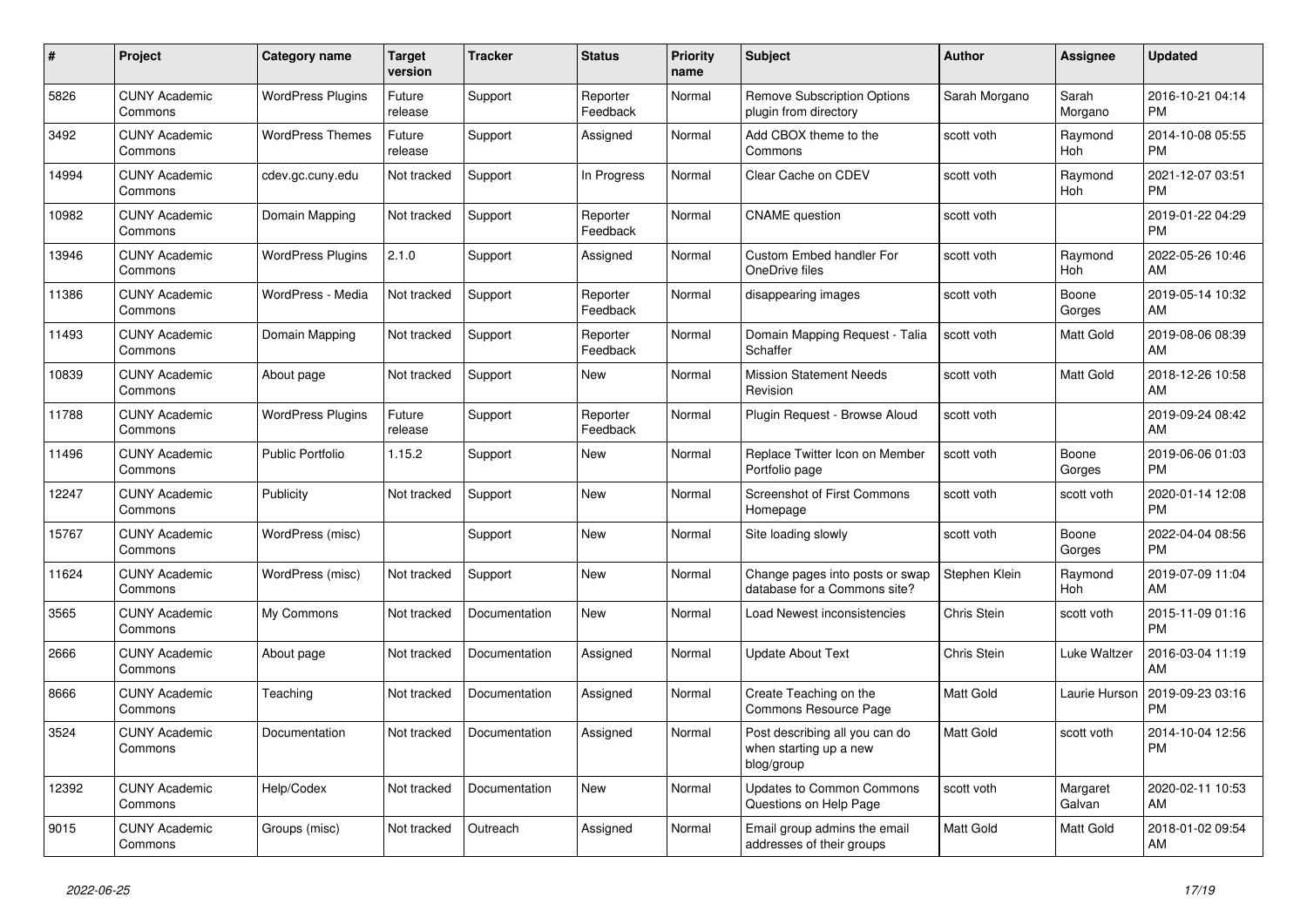| #     | <b>Project</b>                  | <b>Category name</b>        | <b>Target</b><br>version | Tracker   | <b>Status</b>        | <b>Priority</b><br>name | <b>Subject</b>                                                                       | <b>Author</b>    | Assignee            | <b>Updated</b>                |
|-------|---------------------------------|-----------------------------|--------------------------|-----------|----------------------|-------------------------|--------------------------------------------------------------------------------------|------------------|---------------------|-------------------------------|
| 3369  | <b>CUNY Academic</b><br>Commons | Reply By Email              | Not tracked              | Outreach  | Hold                 | Normal                  | Release reply by email to WP<br>plugin directory                                     | <b>Matt Gold</b> | Raymond<br>Hoh      | 2016-03-01 12:46<br><b>PM</b> |
| 14504 | <b>CUNY Academic</b><br>Commons |                             | Not tracked              | Publicity | Reporter<br>Feedback | Normal                  | Adding showcases to home page<br>menu                                                | Laurie Hurson    | Boone<br>Gorges     | 2022-01-19 03:26<br><b>PM</b> |
| 14475 | <b>CUNY Academic</b><br>Commons |                             | Not tracked              | Publicity | New                  | Normal                  | <b>OER Showcase Page</b>                                                             | Laurie Hurson    | Laurie Hurson       | 2021-09-14 10:46<br>AM        |
| 2612  | <b>CUNY Academic</b><br>Commons |                             | Not tracked              | Publicity | Assigned             | Normal                  | Pinterest site for the Commons                                                       | local admin      | Sarah<br>Morgano    | 2016-03-04 11:19<br>AM        |
| 6014  | <b>CUNY Academic</b><br>Commons | Publicity                   | Future<br>release        | Publicity | Reporter<br>Feedback | Normal                  | Google search listing                                                                | <b>Matt Gold</b> | Boone<br>Gorges     | 2016-09-21 03:48<br><b>PM</b> |
| 3509  | <b>CUNY Academic</b><br>Commons | Publicity                   | 1.7                      | Publicity | <b>New</b>           | Normal                  | Create 1.7 digital signage imagery                                                   | Micki Kaufman    | Marilyn<br>Weber    | 2014-10-01 12:40<br><b>PM</b> |
| 3510  | <b>CUNY Academic</b><br>Commons | Publicity                   | 1.7                      | Publicity | Assigned             | Normal                  | Post on the News Blog re: 'My<br>Commons'                                            | Micki Kaufman    | Sarah<br>Morgano    | 2014-10-15 11:18<br>AM        |
| 3506  | <b>CUNY Academic</b><br>Commons | Publicity                   | 1.7                      | Publicity | <b>New</b>           | Normal                  | Prepare 1.7 email messaging                                                          | Micki Kaufman    | Micki<br>Kaufman    | 2014-10-01 12:36<br><b>PM</b> |
| 3511  | <b>CUNY Academic</b><br>Commons | Publicity                   | 1.7                      | Publicity | Assigned             | Normal                  | Social media for 1.7                                                                 | Micki Kaufman    | Sarah<br>Morgano    | 2014-10-14 03:32<br><b>PM</b> |
| 6665  | <b>CUNY Academic</b><br>Commons |                             | Not tracked              | Publicity | <b>New</b>           | Normal                  | Dead Link in 1.10 announcement<br>post                                               | Paige Dupont     | <b>Stephen Real</b> | 2016-12-01 03:11<br><b>PM</b> |
| 5298  | <b>CUNY Academic</b><br>Commons |                             | Not tracked              | Publicity | <b>New</b>           | Normal                  | Survey Pop-Up Text                                                                   | Samantha Raddatz | Samantha<br>Raddatz | 2016-03-22 12:27<br><b>PM</b> |
| 11393 | <b>CUNY Academic</b><br>Commons |                             | Not tracked              | Publicity | New                  | Normal                  | After 1.15 release, ceate a hero<br>slide and post about adding a site<br>to a group | scott voth       | Patrick<br>Sweeney  | 2019-05-14 10:32<br>AM        |
| 10580 | <b>CUNY Academic</b><br>Commons | Information<br>Architecture | Future<br>release        | Design/UX | <b>New</b>           | Normal                  | Primary nav item review                                                              | Boone Gorges     | Sara Cannon         | 2021-11-19 12:37<br><b>PM</b> |
| 3059  | <b>CUNY Academic</b><br>Commons | Group Forums                | Future<br>release        | Design/UX | New                  | Normal                  | Forum Post Permissable Content<br><b>Explanatory Text</b>                            | Chris Stein      | Chris Stein         | 2015-04-02 11:27<br>AM        |
| 860   | <b>CUNY Academic</b><br>Commons | Design                      | Future<br>release        | Design/UX | Assigned             | Normal                  | <b>Standardize Button Treatment</b><br>Across the Commons                            | Chris Stein      | Chris Stein         | 2014-05-01 09:45<br>AM        |
| 15210 | <b>CUNY Academic</b><br>Commons | Analytics                   | Not tracked              | Design/UX | <b>New</b>           | Normal                  | Google Analytics improvements                                                        | Colin McDonald   | Boone<br>Gorges     | 2022-05-24 10:47<br>AM        |
| 11843 | <b>CUNY Academic</b><br>Commons | WordPress (misc)            | Future<br>release        | Design/UX | <b>New</b>           | Normal                  | Tweaking the Gutenberg Editor<br>Interface                                           | Laurie Hurson    |                     | 2022-04-26 12:00<br><b>PM</b> |
| 7624  | <b>CUNY Academic</b><br>Commons | BuddyPress (misc)           | Future<br>release        | Design/UX | <b>New</b>           | Normal                  | <b>BP</b> Notifications                                                              | Luke Waltzer     | Paige Dupont        | 2017-02-08 10:43<br><b>PM</b> |
| 6392  | <b>CUNY Academic</b><br>Commons | Group Forums                | Future<br>release        | Design/UX | Assigned             | Low                     | <b>Composition/Preview Panes in</b><br>Forum Posts                                   | Luke Waltzer     | Paige Dupont        | 2016-10-21 04:26<br><b>PM</b> |